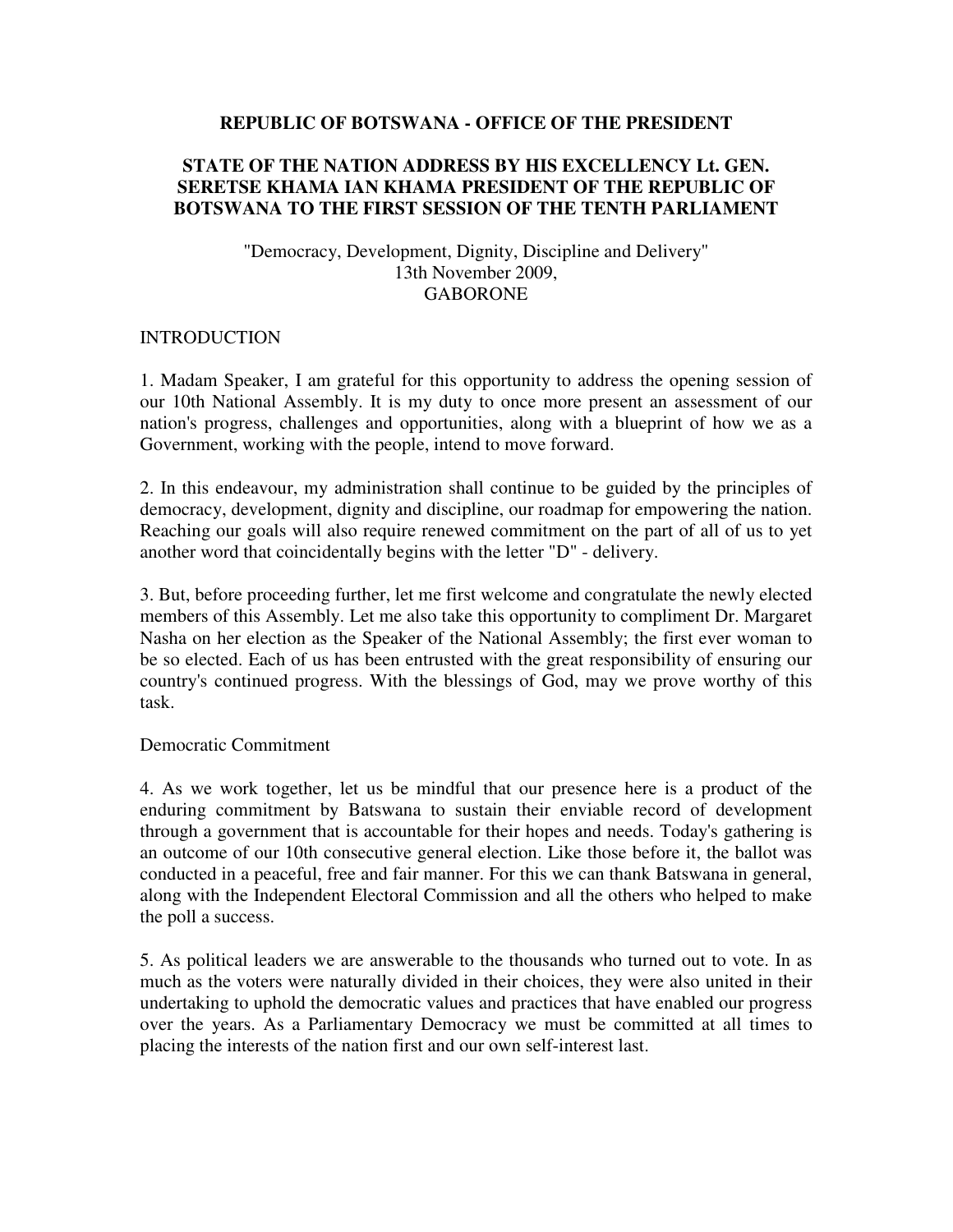Last month my party, the Botswana Democratic Party, was re-elected on the basis of a manifesto promising delivery. We now start that process.

### Values

6. Madam Speaker, our consistent standing in the community of nations among the world's most stable democracies has been nurtured by our own devotion to our country and the underlying values that have long sustained it. These include our traditions of tolerance, consultation, and respect for each other and the rule of law.

7. As citizens of a republic we are united by our patriotism. In its historic derivation, the word "patriot" is associated with ties of family, as well as territory. As with members of a family, patriots through the ages have been joined not only in their loyalty to a motherland or fatherland, but by their collective obligation to the welfare of fellow citizens. This is an ideal that is consistent with our deepest traditions and values as Batswana.

8. Let us here recognise that while the nation can be united in its diversity, it cannot be divided in its loyalties. Even in a global village one must know one's own yard from that of one's neighbour. As citizens we can have but one country we call home. As patriots our loyalty to the nation should be above lesser ties of ethnicity, tribe or locality.

9. In our culture, individual rights are understood to go hand in hand with civic responsibilities and constant consideration for the rights of others. It is misguided to believe that we can prosper as a united and proud people in the absence of social harmony, underpinned by discipline and the rule of law. Our ancestors survived much harder times than these by upholding the collective discipline of their communities. It is, therefore, shocking to find some who would today go so far as to try to falsely justify acts of lawlessness, such as vandalism and substance abuse, in the name of culture. Such acts belong to the law of the jungle, rather than the culture of Batswana.

10. In addition to collective discipline, self-discipline in our personal and professional conduct is a prerequisite for mitigating many of the social ills we face, from fighting corruption and crime, to curbing alcoholism and other forms of substance abuse, to finally realising the goal of an HIV/AIDS free generation.

Law & Order

11. Madam Speaker, the peace of mind of every citizen and our ability to attract foreign direct investment for economic growth is largely dependent on the security and stability of the country. To this end our law enforcement agencies should be well resourced to deal effectively with all types of crime. Likewise our communities must have a full appreciation of their role in making Botswana safe and secure.

12. While crime in general has declined over time, intrusive and violent crime remains a major concern. In the face of this increasing type of criminal activity we will come up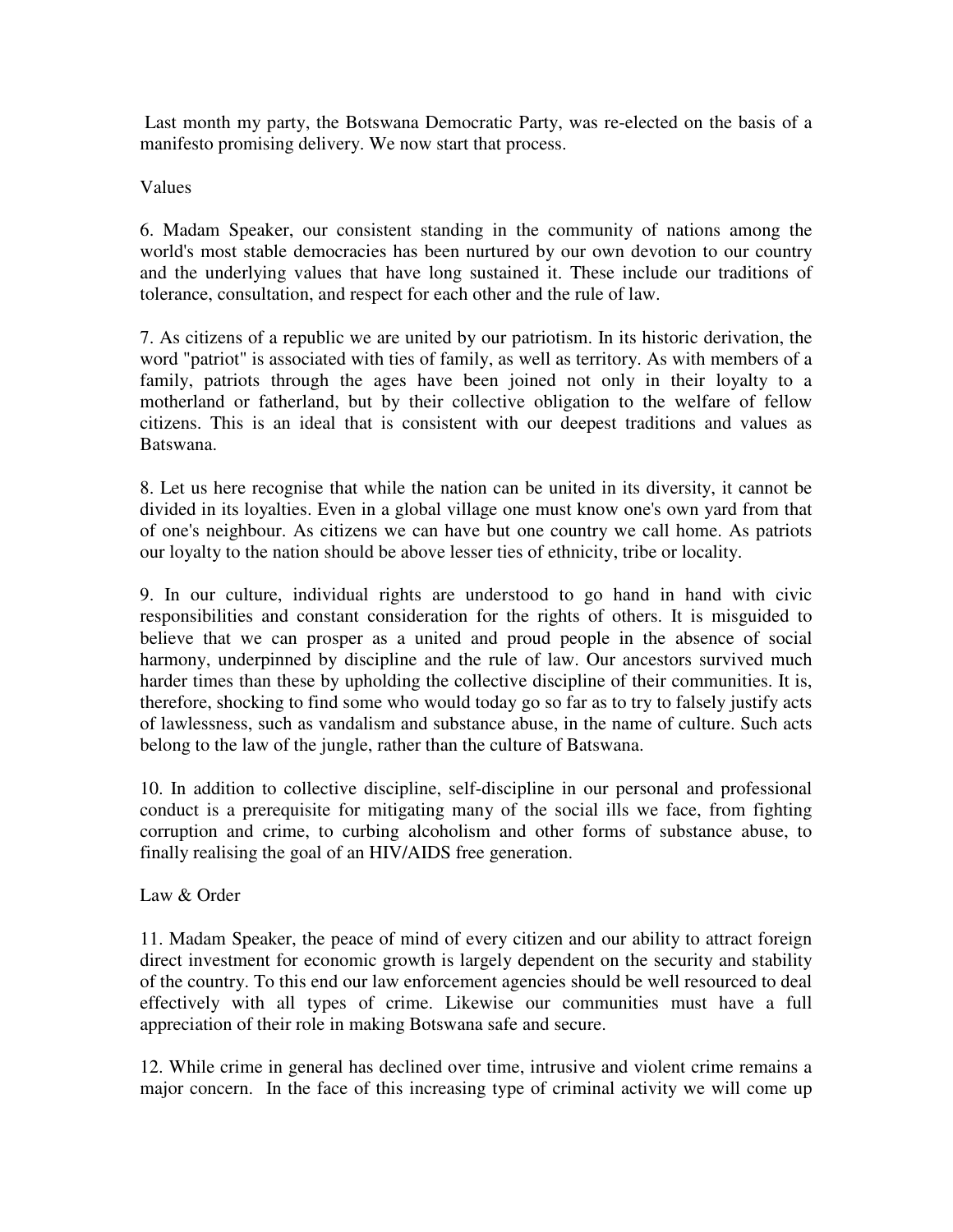with strategies that will be responsive to this crime trend. To this end we will increase police visibility.

13. We shall shortly be putting in place organized neighbourhood watch strategies and will assist to the extent possible other privately organised neighbourhood watch groups. I expect a considerable number of youth to be employed periodically in the implementation of these strategies as yet another way of engaging the youth in income generating opportunities.

14. With these and other measures, we can enhance and ensure the confidence of our communities in our law enforcement agencies. It is my expectation that by January 2010 we will see this and other crime on a downward trend.

15. Let us recognize that by its very nature crime is an assault not only on the human rights of its immediate victims, but society as a whole. Where there is insecurity we are all ultimately affected. In this respect, we should avoid attempting to excuse the activities of criminals, while undermining the efforts of the dedicated men and women who work to protect us from lawlessness.

16. Our law enforcement agencies exist to uphold the law, not to break it. At the same time we do recognize that instances of individual transgressions and errors can occur in any organization. Whenever credible allegations of serious abuse by security personnel arise, they shall continue to be impartially investigated in accordance with the law and demands of due process, but not subject to the arbitrary timetables set by sensational newspaper headlines or partisan adventurers.

### Fighting Corruption

17. Madam Speaker, corruption is like a cancer that, if not detected and uprooted at the earliest opportunity, can spread throughout our society. Our efforts to fight this crime will therefore be geared to effectively prevent corruption from taking root.

18. We intend to re-double our anti-corruption efforts so as to maintain Botswana's status as Africa's least corrupt country, as well as further enhance our global reputation for zerotolerance towards such crimes. We will cooperate and benchmark with those countries that have the most effective and well resourced anti-corruption institutions.

19. In this regard we will soon be engaging a number of international experts to enhance the capability of the Directorate on Corruption and Economic Crime (DCEC) to deal with corruption. I must, however, commend our law enforcement agencies for making more arrests for these crimes than ever before in the history of our country.

20. In the recent past there have also been incidents of fraud in the acquisition of local passports, residence permits, visas and citizenship certificates. To address this problem, a programme was initiated to improve the security features of documents and processes that are susceptible to fraud. To curb incidences of forgery of travel documents, new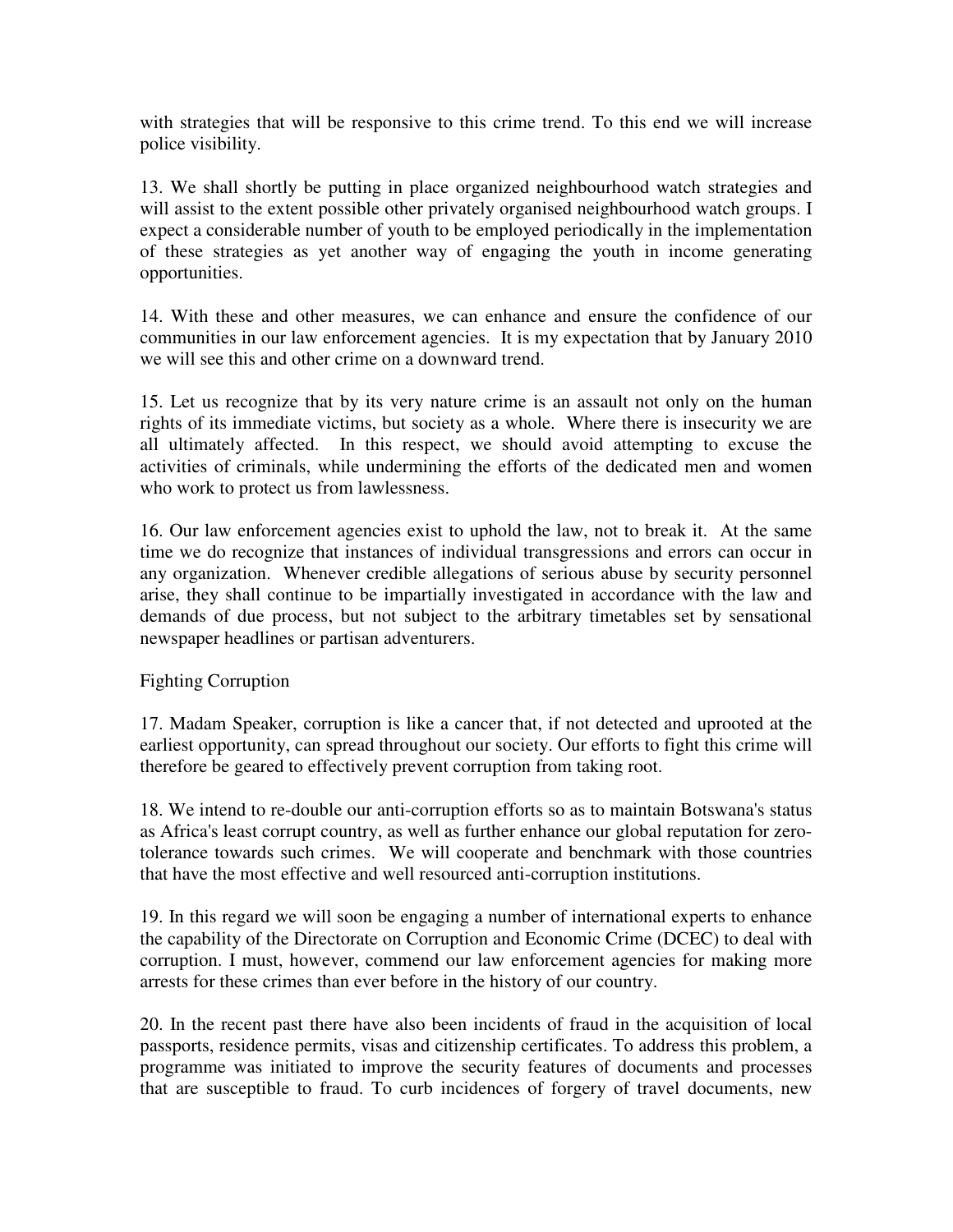travel documents with enhanced security features that comply with regional and international standards will be rolled out in the coming year. Automation of the production processes of these documents will also greatly improve the turnaround time for their production.

### Constitutional Balance

21. Madam Speaker, our Constitution is the ultimate legal guarantor of our responsibilities to each other as citizens, as well as the individual liberties we all enjoy. It also provides us with the framework upon which the divisions of Government are held accountable to one another and, more importantly, to the public they have been established to serve.

22. As citizens we all look to the third branch of Government, the Judiciary, to act as our final arbitrator through the delivery of impartial judgments in courts that remain accessible even to the least privileged among us. Here I must voice my appreciation of the ongoing initiatives by the Administration of Justice in the management of their caseload. The new Court of Appeal and the Gaborone Division of the High Court will further improve the effectiveness of the Administration of Justice.

23. Our delivery of good governance is further bolstered by the existence of additional independent institutions, as well as the valued contributions from the private sector and civil society.

### Economic Downturn

24. Madam Speaker, the challenges we face as a nation are not always of our own making. We are living in a world where actions in one region will affect activities elsewhere. This reality has been manifest in the negative impact of the ongoing global economic downturn.

25. During the fourth quarter of 2008, Botswana's GDP declined by a little over 6%. This was followed by a 22% drop in the first quarter of 2009, placing our overall economy in recession. These figures were primarily the result of a sharp decline in global demand for diamonds, which resulted in cutbacks and the temporary closure of some mining operations. The crisis also had negative repercussions on other key commodities, with nickel prices dropping by 46% and copper prices by 56% between September and December 2008. Overall mineral revenue is thus expected to drop from P 10.8 billion in 2008/9 to about P6.8 billion during the current financial year.

26. As Government we had to act. I therefore set up a task force to come up with recommendations to guide us through this difficult time, whose recommendations were accepted in February this year. Amongst the core recommendations that have proved to be effective are those for sustaining and growing employment and expanding the nonmining sector. Actions taken to sustain and grow employment included stay-in business strategies, which were developed and rolled out by the mining houses to avoid mass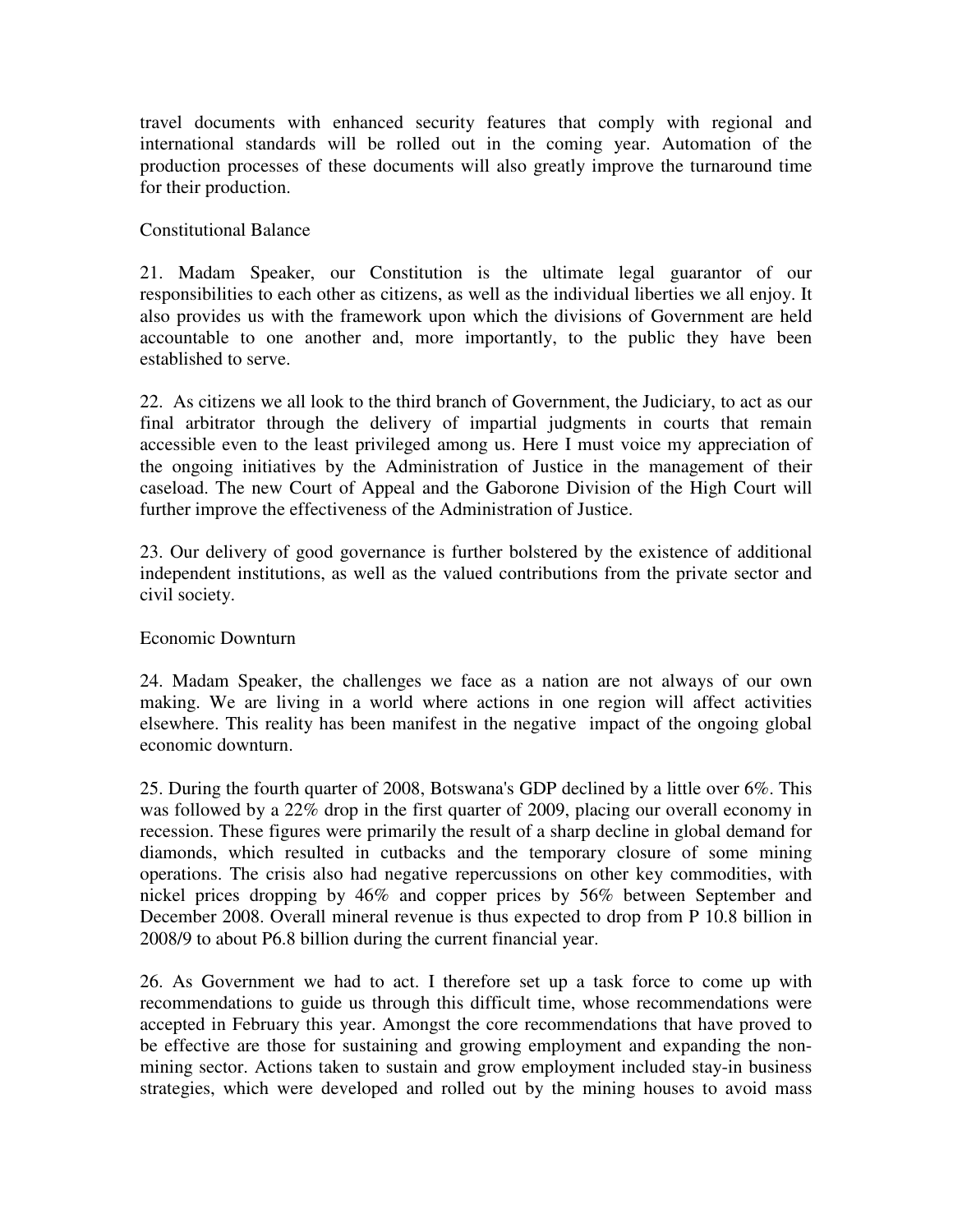retrenchments. Government also found it necessary to assist a number of companies, on a case by case basis, in order to protect jobs and investments.

27. To grow the economy in the non-mining sector, Government also took a deliberate decision to allow the already budgeted infrastructural projects to go ahead.

28. Government further introduced the Ipelegeng Programme which is now being implemented on a permanent basis. This has provided relief in a form of supplementary income support to the poor and unemployed who are adversely affected by unfavourable climatic and economic conditions. At the same time, the programme supports the carrying out of essential projects in both urban and rural districts. Since its inception in July 2008, the estimated monthly employment created through Ipelegeng has averaged 38,000 for the entire country. The cumulative number of beneficiaries under the programme as of October 2009 was 327,494 people. Our target for Ipelegeng is 40,000 to be employed at any one time and I am working on other initiatives to increase this number in the coming months in other income generating opportunities, without the need for additional budget provision.

29. The Bank of Botswana also needs to be commended for its supportive monetary policy initiative. Inflation declined from 15% in November 2008 to 6% in July 2009. This is the first time that inflation reached the Bank's medium term inflation objective in the last 7 years. As a result the Bank's rate has been reduced from 15.5% in November 2008 to 11% in August 2009, while commercial banks reduced their prime lending rate from 17% to 12.5%.

30. Owing in part to the interventions stated, many of the non-mining sectors of our economy have remained stable or growing. Non-mining GDP grew by 5.7% during the first half of this year. Unlike the situation in many industrial countries, where collapsing banks choked off credit to the economy, our stable banking system has maintained a supply of credit to households and businesses.

31. The price, however, which we as a nation have to pay for the above achievements is not trivial. By not cutting Government expenditure in response to collapsing revenues, our 2008/09 budget had a deficit of P3.6 billion, while the budget deficit for the current financial year is expected to be P 13.4 billion. These shortfalls are being financed through preferential borrowing and a drawdown of our foreign reserves. Of course, such financing is not something that can be repeated year after year. This implies that future spending must be below income.

32. There has, on the positive side, been a notable increase in diamond demand since April 2009. But, this has so far been uneven, with improvement in the sales of the middle range gems, while the large and small ranges have remained sluggish. Consequently, diamond production is now running at about 80% capacity, while profitability remains below pre-recession levels. This circumstance may persist in the coming year. With regard to other commodity prices there has been a significant improvement since the second quarter of this year with demand expected to pick up further in the coming year.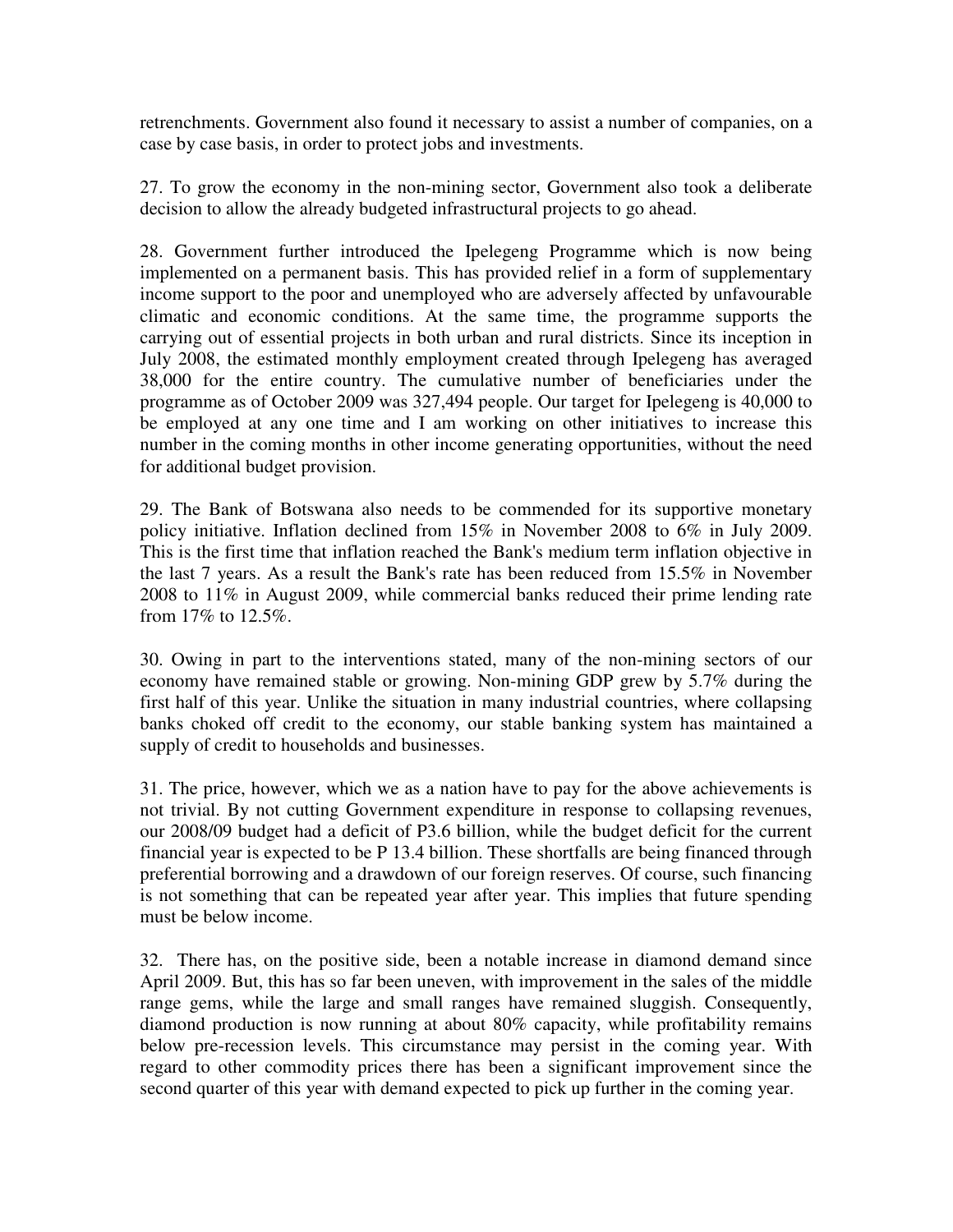33. The Botswana Stock Exchange's domestic and foreign company indices were also adversely affected during the first half of the year, but have been showing positive growth since June.

### Challenges

34. Madame Speaker, I am happy to report that there are positive indications that the end of the recession is within reach. Locally, the second quarter of 2009 showed quarterly GDP growth of 24.9%. Around the world, many economists are now forecasting a pickup in the global economy leading to projections of modest growth in 2010 and 2011. Our challenge is to be ready to do more with less. While in aggregate our GDP is now equal to the level prevailing before the recession, diamond profitability and therefore government mineral revenue is still well below. To reap the benefits of a return to global economic growth we must therefore devise and implement new initiatives aimed at increasing the productivity of our own economy.

35. Notwithstanding the immediate challenge of the economic downturn, Government continues to be committed to achieving our overarching development goal of transforming ourselves into a high income economy, capable of providing for the wellbeing of all our citizens. The challenges we face in reaching this goal are not new:

\* The rate of poverty, although it has steadily declined over the past two decades; and \* Unemployment and underemployment, especially among our youth.

36. Related to each of these has been the challenge to sustain accelerated economic growth in the non-minerals sector. Over the decades our economy has grown by reinvesting the proceeds of the high return minerals sector into other economic activities. Even in the absence of recession, the need to make further progress in this area is urgent in the context of projections that diamond revenues will sharply decline in the coming years.

### Strategic Framework

37. To overcome our challenges, Government has formulated and committed itself to the "Botswana Excellence Strategy for Economic Diversification and Sustainable Growth", which serves as a framework for us to achieve our objective of reaching high income status, while leaving no citizen behind. Its Action Plan has, therefore, been incorporated into our new National Development Plan - NDP 10. To ensure delivery, implementation of the Strategy's key projects and initiatives will continue to be closely monitored from my Office and that of His Honour the Vice President, with the support of the newly created Government Strategy Development Office and as I announced at my inauguration the Coordinating Office for Poverty Eradication, as well as the Botswana Economic Advisory Council.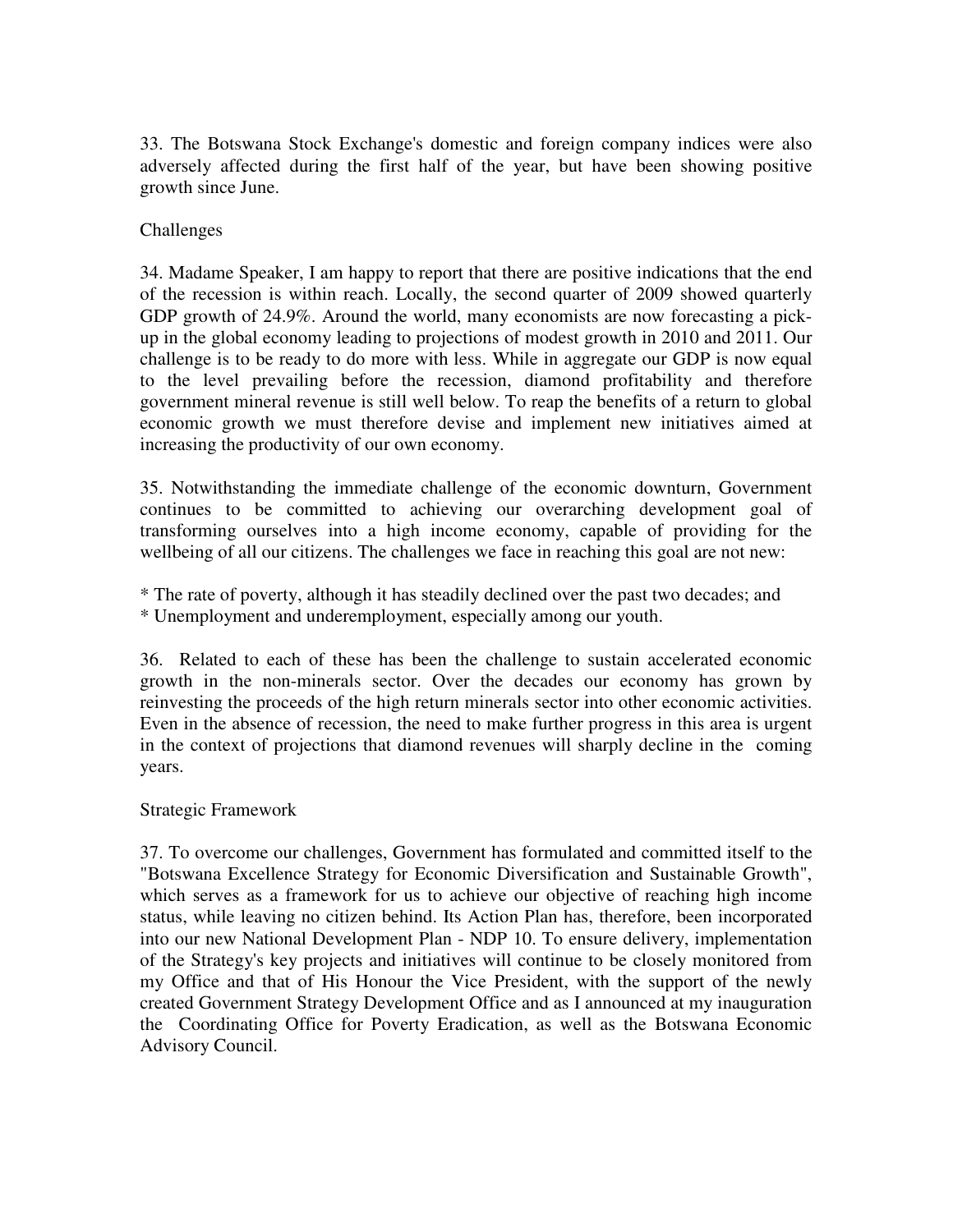38. At its core, the Botswana Excellence Strategy recognises the need for all of us to adopt a more outward looking mindset that is conducive to accelerated private sector development. In this respect existing and potential investors can be assured of this Government's steadfast commitment to an open society with an open economy in which all who can make a positive contribution are encouraged to do so. In pursuing investment, more especially outside investment, our country will continue to market its comparative advantages, which include our:

\* Political and macro-economic stability, with a record of economic growth based on prudent management;

\* Relatively educated, adaptable workforce;

\* Low rate of taxation when compared to many countries;

\* Absence of exchange controls; and

\* Superior sovereign credit ratings; along with

\* Stable banking institutions that ensure adequate financial resources to cope with exogenous shocks to the economy.

39. We, also recognise the existence of deterrents to investment. Inhibitors such as complexities in the tax code, shortage of industry relevant skills and poor labour productivity can and must be overcome as a matter of urgency. In addition to continued reform of the public service, this calls for a further commitment to the promotion of technological innovation, skills training, and a reduction in barriers to starting up and growing businesses. We are currently working on reviewing our tax regime as well, to make it more simple and relevant. Any new regime we put in place will commence in the next tax year.

40. During my tenure of office employment creation will be driven by the following:

\* the six hubs;

\* Foreign Direct Investment focusing on mining, tourism, agriculture and manufacturing sectors amongst others;

\* import substitution;

\* broadening the tourism and agricultural base;

\* local procurement preference;

\* government schemes such as CEDA, Youth Development Fund and Young Farmers Fund will be given additional resources;

\* Construction; and

\* Information Technology.

41. Government's efforts to promote both domestic and foreign investment will, moreover, continue to go hand in hand with our efforts to promote citizen empowerment. To date the Citizen Entrepreneurial Development Agency (CEDA) loan, equity and credit guarantee schemes have assisted 3,608 projects valued at just over P 2 billion, which are projected to employ 27,820. The Local Enterprise Authority (LEA) also continues to provide training and advisory services to citizens in entrepreneurship development and technical and business management skills to facilitate the success of small, medium and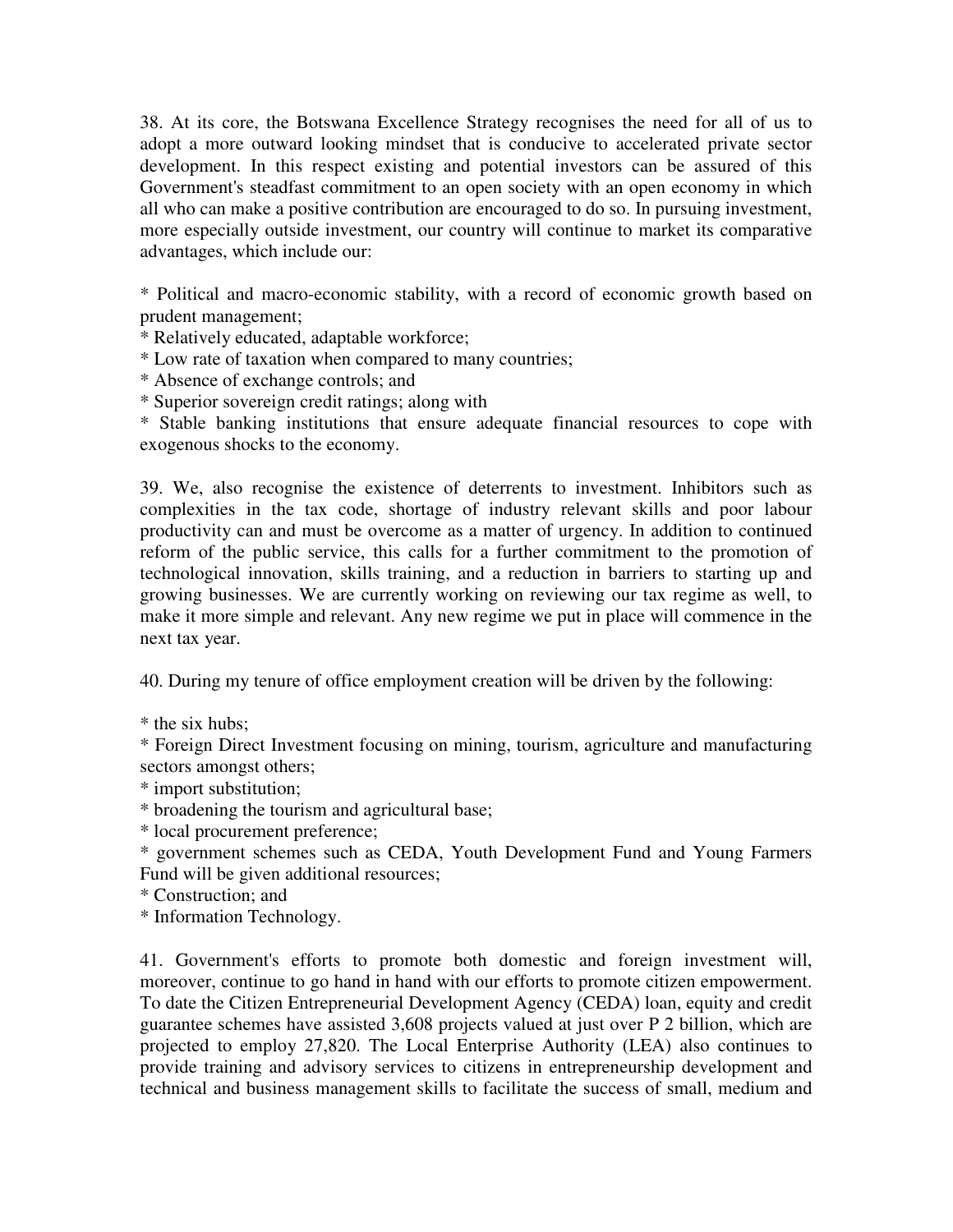micro-enterprises. Since April 2007 over 7000 citizen entrepreneurs have thus benefited from LEA services. Our commitment to citizen empowerment is further evidenced by additional initiatives, such as the Youth Development Fund, Young Farmers Fund, NAMPAAD, and ISPAAD.

42. In a further effort to promote citizen empowerment through local sourcing, CEDA and the Ministry of Trade and Industry have been instructed to prepare a list of companies that produce goods locally. If the pricing is competitive central Government, local authorities and parastatals will be instructed to procure from such companies with immediate effect. This should empower citizens and local companies and help towards growing our manufacturing base.

43. While Government looks upon the growth of the private sector, increasingly rooted in the citizenry, as a key instrument for national development, we are concerned about the tendency of some to embrace self-interest over the national interest. An example of this is the often inflated cost of public projects, both at the stage of tendering and in implementation. Such practices are, unfortunately, consistent with a wider attitude of self-entitlement towards public resources, which threatens to undermine the principle of self-reliance that has been a cornerstone of our collective development. In this respect let me here clearly state that where evidence warrants it, Government will not hesitate to blacklist those whose private greed undermines our ability to deliver for the greater public good.

## NDP 10

44. Madam Speaker, the onset of the economic crisis caused us to delay and re-adjust NDP 10. As one of its last acts, the previous Parliament approved the Plan, whose time frame and Key Result Areas have been tied to the seven Vision pillars. The Plan was refined through lengthy consultations with representatives from all sectors of society. The Ministry of Finance and Development Planning is finalising NDP 10 document for distribution before the end of December.

45. Unlike previous plans, NDP 10 is to be implemented through an "Integrated Results Based Management Approach", which will ensure that all of its Key Result Areas are results oriented. In this way, the Vision's goals have been translated into practical expectations of what each organ of Government is expected to deliver.

# Mining

46. Madam Speaker, I shall now proceed to outline the current and anticipated progress of various Ministries and Departments towards achieving our vision of sustained social development through equitable economic growth, beginning with the Minerals sector. Over the years our prudent management of our diamonds and other minerals has been the basis of our economic progress. Notwithstanding recent market volatility, the sector remains a cornerstone in our efforts to build a more prosperous future. Government thus has a special obligation to administer the nation's mineral wealth for the benefit of all.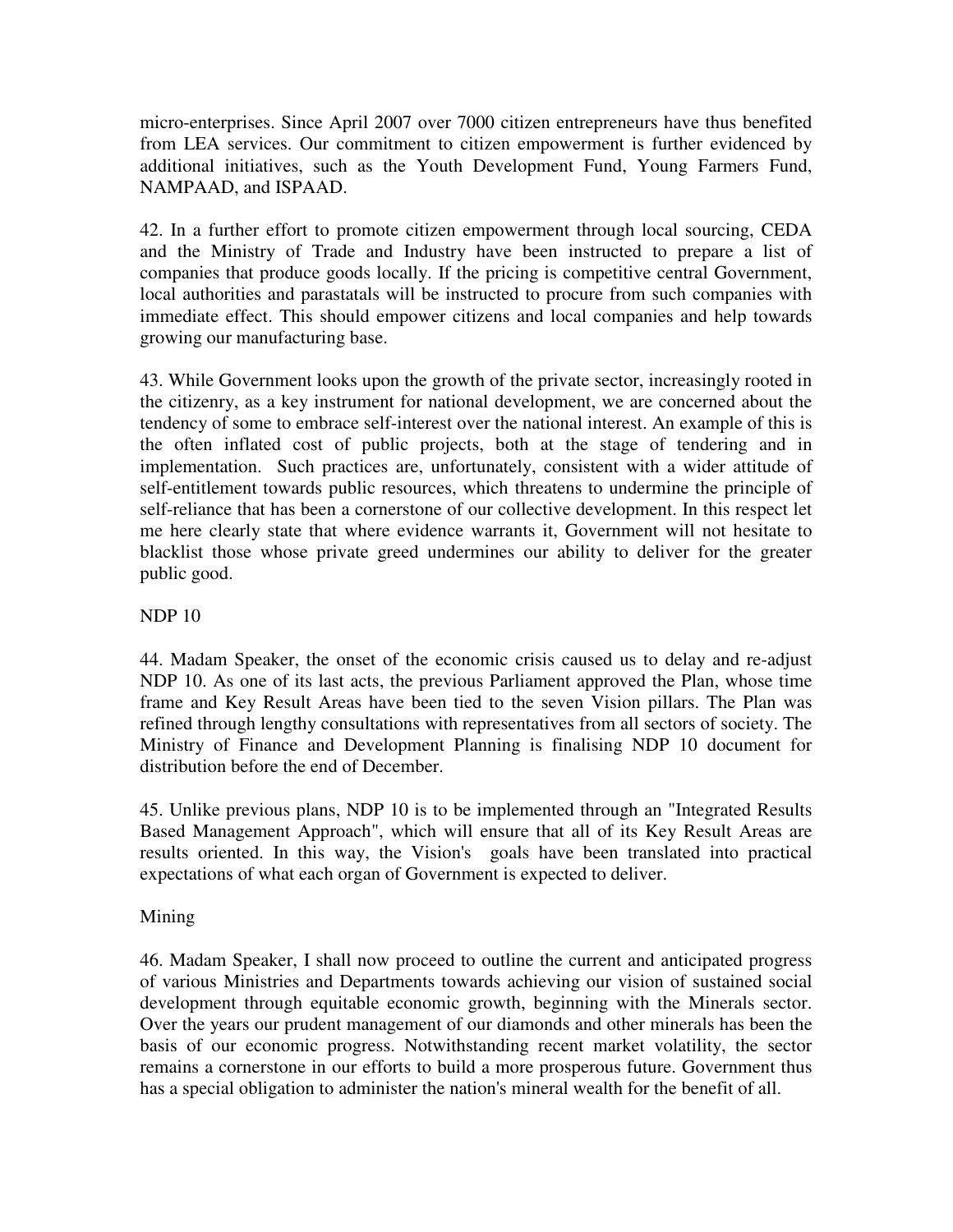47. Mining's contribution to the building of our nation has been, and should remain, rooted in our continued adherence to the principle that the natural resources of this country are our common heritage. It is for this reason that the ownership of our minerals, along with other forms of natural wealth, remains legally vested with the state irrespective of who owns the land upon which they are found. This national principle is, moreover, consistent with a common understanding, embedded in our indigenous values, that nature can never be owned. It is also consistent with the fact that as a developing country we must ensure that our citizens as a whole reap the benefit of our finite resources, and not just those who by a chance of geography find themselves sitting on a particular asset.

48. During the past year, the Government has made good progress in meeting its goal of promoting Botswana as one of the world's major diamond trading centres. The Diamond Hub has been established to facilitate diamond beneficiation and support services. Fifteen of the sixteen licensed diamond cutting factories are currently operating. Preparations are underway for the remaining company to commence its operations shortly. Another encouraging sign is the recent opening of ABN AMRO Bank in Botswana, which will provide financing to employment generating downstream industries.

49. I am also happy to report that the construction of the Secure Transfer Facility at Sir Seretse Khama International Airport is near completion. This facility is part of the Diamond Hub and will be used for the movement of diamond and other goods that need to be transported under strict security conditions.

50. In the western part of the country mineral exploration is a challenge due to thick sands. As a result high costs are often incurred during the feasibility stages. To compensate for this, Government has been carrying out a high resolution aeromagnetic survey of the entire country, which will be concluded during NDP 10.

51. The Ministry has also carried out a Strategic Review of the mining sector, whose final report and resulting action plan was finalised this year and is now being implemented. Government, with the assistance of the Commonwealth Secretariat, is reviewing mineral legislation for coal, coal bed methane and radioactive minerals, such as uranium, which along with such established commodities as copper-nickel, gold, semi-precious stones and soda ash have the potential to further diversify our minerals sector.

### Energy

52. Madam Speaker, reliable and affordable energy is another prerequisite for our economic and social development. Energy self-sufficiency has also become an urgent priority in light of current shortfalls and the need to increase energy throughput for both industrial and home consumption.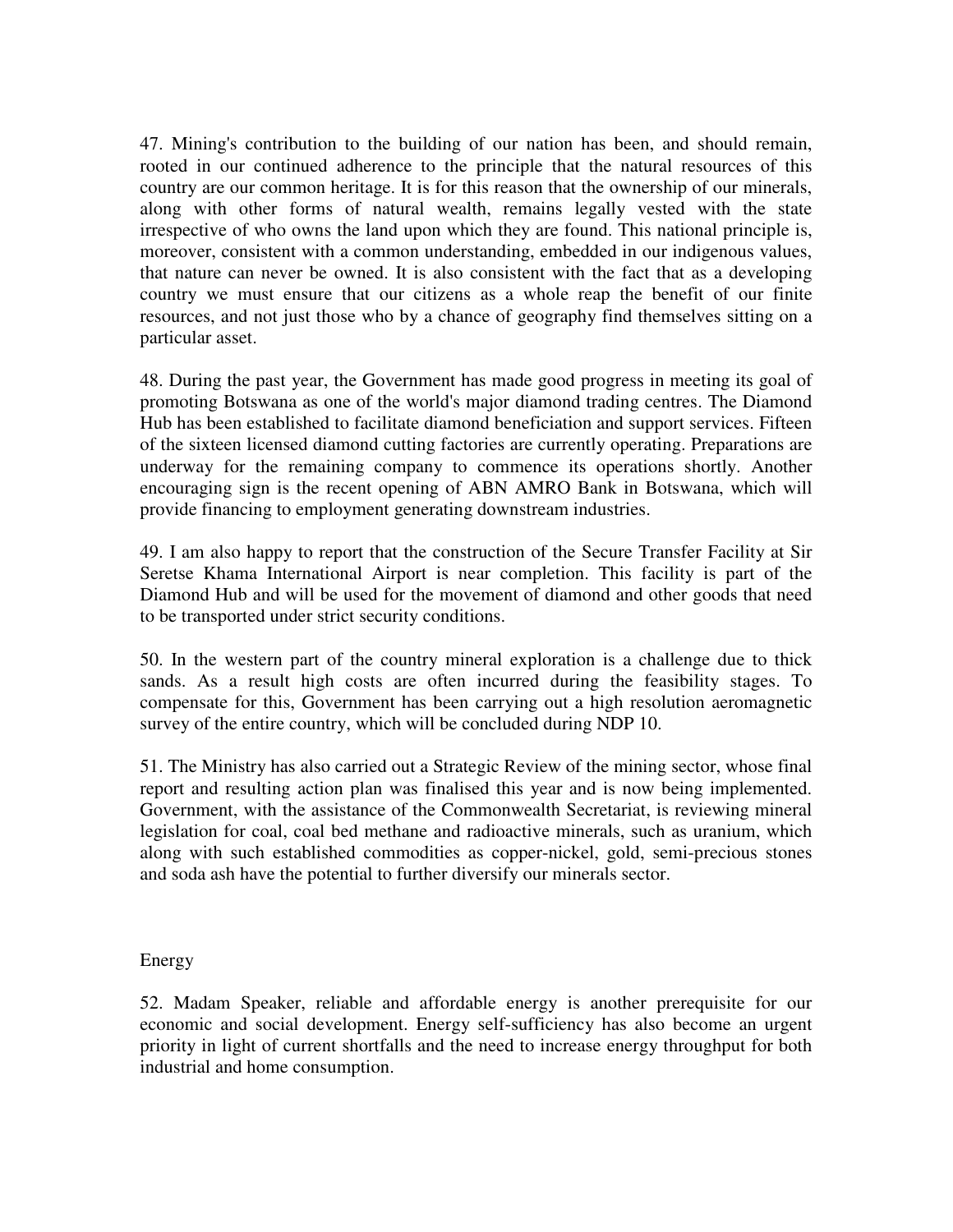53. To improve access to electricity, Government is in the process of electrifying 130 additional villages by September 2010, when we will have achieved our mid-term goal of ensuring that 70% of all villages in Botswana are electrified. At a total cost of P 665 million this is an expensive undertaking. Currently some 54% of households are connected to the national electricity grid. To facilitate more connections, Government has introduced the Rural Electrification Collective Scheme, which offers relaxed repayment terms. To date this initiative has enabled 116,585 additional households to connect.

54. To further improve electricity access, Government will put in place a National Electricity Connection Standard Cost of P 5000 for new household connections. To effectively implement this initiative a National Electrification Fund is being established. It has been further decided that a levy of 5 thebe per kilo Watt hour on consumption be introduced to compensate for the actual cost of electricity connection by households charged by the Botswana Power Corporation (BPC). The implementation of this initiative is expected in the first quarter of 2010.

55. To give customers the option of Photovoltaic (Solar) electricity, Government has also introduced the "Re Botswana" project, which is being piloted in four villages. This project is being implemented in partnership with UN's Global Environment Facility.

56. On the issue of energy supply, it should be noted that Morupule Power Station presently contributes only 120 Megawatts ( MW) of the 500 MW of electricity this country consumes, with the balance being imported from South Africa and Mozambique. Presently Botswana receives 350 MW from South Africa, which will be reduced to 250 MW in December. It is therefore, important that all of us appreciate that the provision of electricity will remain under stress until the ongoing Phase 1 expansion of Morupule Power Station is completed in 2012, which will add 600 MW of power, with another 600 MW to be added with Phase 2 of the project.

57. Working with the BPC, Government has put in place several immediate interventions to reduce the impact of the current power deficit. These include a:

\* Power Management Programme;

\* peak demand strategy targeting major electricity consumers; and

\* 70MW diesel powered emergency generation facility, which is expected to be completed next month.

58. Efforts are also being made to fast track a Gas Fired Power Station. This project involves the development of an integrated 250 MW Open Cycle Gas Turbine and coal bed methane power plant fed by sub-stations situated at Orapa (90 MW) and the Mmashoro area (160 MW). The manufacturing of two 45 MW turbines is already in progress and it is hoped that the plant will begin to make a contribution by August 2010, using liquid fuels.

59. Other longer term measures to exploit Botswana's abundant coal resources, include the planned construction of a 1,200 MW power station at Mmamabula by CIC Energy.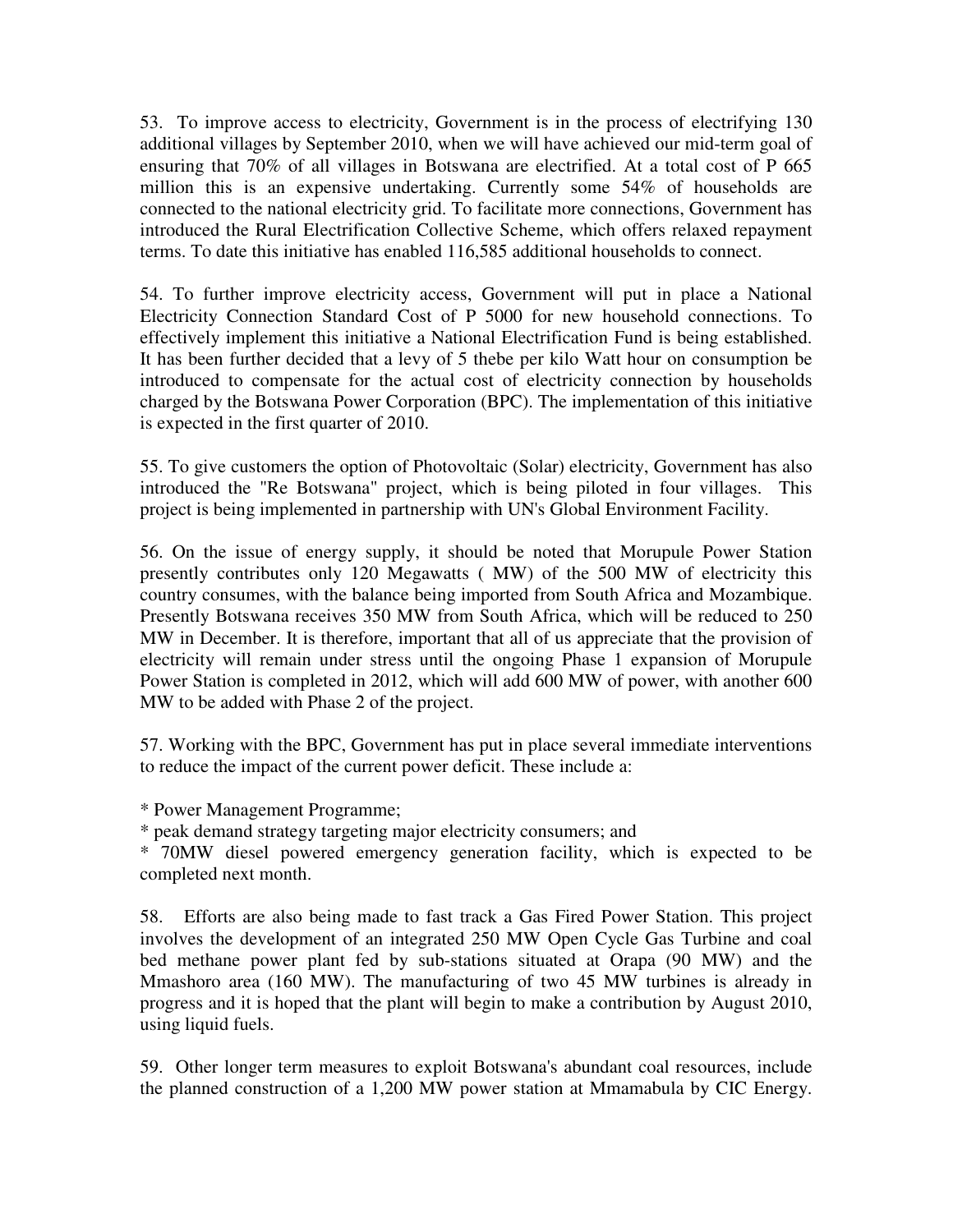There has, however, been modest progress on this project in recent months due to protracted negotiations with off-takers.

60. Government maintains an Oil Storage Development Programme to ensure availability of fuel supplies for essential services in case of supply disruptions. Due to growth in consumption, our strategic stock level has been reduced to 23 days, leaving the country vulnerable. We will therefore develop a new storage depot at Tshele, infrastructure at Palapye and expand the Francistown storage depot in order to increase capacity to enable maintenance of a 60 days strategic stock level.

61. The challenges facing the energy sector call for the introduction of new strategies. A policy paper is therefore being drafted to guide future developments. It is expected that this draft policy will be ready for submission to Parliament in the coming year.

Water

62. Madam Speaker, to be a Motswana is to know the value of water. Neither the diamonds in the ground nor the livestock grazing above it are more precious to us. As with minerals, Government is obliged to act as a steward of this country's limited water resources not only for the citizenry of today but also those of tomorrow.

63. The 2006 National Water Master Plan Review recommended that institutional reform be carried out to meet the challenges facing the supply and overall management of our water resources.

64. With the assistance of the World Bank, in 2008 Government looked into the feasibility of implementing the Review's recommendations. One of these was that Water Utilities Corporation (WUC) should become the sole provider of bulk water, water supply and sewerage services. These services are also now provided by Local Authorities and Department of Water Affairs. Implementation is already advanced towards achieving the following timelines:

\* WUC to takeover water supply and bulk water delivery for the entire country by April 2010;

\* WUC to takeover the sewerage services for the entire country by April 2014; and

\* The Legal and institutional framework for the sector to be in place by 2011.

65. The above targets are further in line with NDP 10 goals of achieving 100% national access to clean water, up from the current 65%.

66. The present source of water for much of the eastern part of the country is Letsibogo Dam, whose assured yield is becoming stressed. Government is, therefore, proceeding with the construction of Dikgatlhong, Lotsane, and Thune dams, whose plans incorporate the provision of water for adjacent irrigation projects. The North South Carrier 2 Pipeline will also be constructed during NDP 10 to increase the water conveyance from the dams in the eastern part of the country.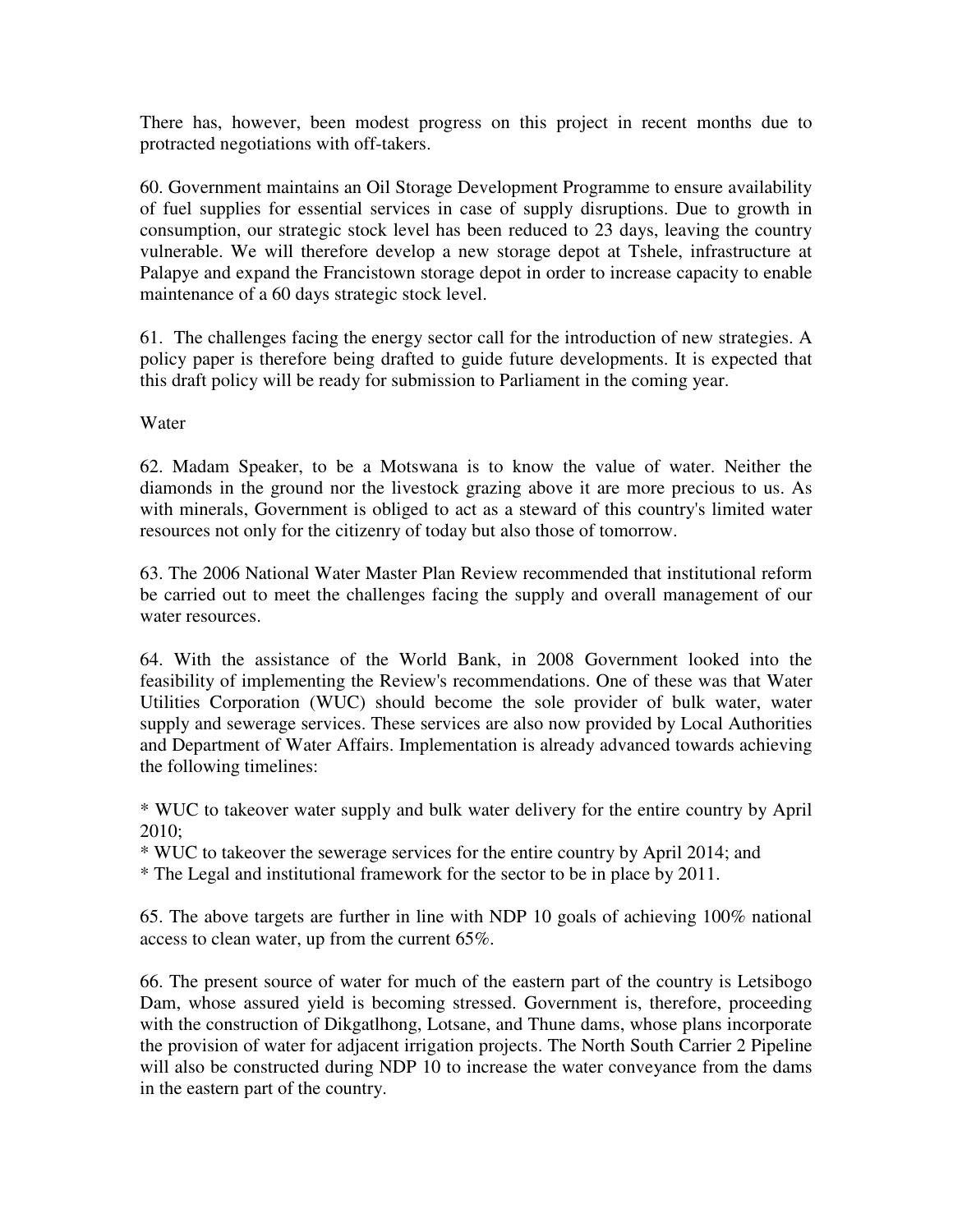67. Environmental and social issues will be taken into consideration during the implementation of each of these projects. Construction of the Dikgatlhong and Lotsane Dams has begun and are expected to be completed at the end of 2011, while the construction of Thune dam is scheduled to start next year.

68. Government has also started to upgrade the network for the provision of water to major villages, including Kanye, Moshupa, Tsabong, Gantsi, Mahalapye, Palapye, Ramotswa, Mochudi, Tonota, Letlhakane, Kasane, Molepolole and Thamaga. This initiative will reduce water losses and interruptions. The villages of Molepolole, Kanye, Thamaga and Moshupa will also be connected to the North-South Carrier during NDP 10, while Serowe is expected to be connected to the Carrier by next year.

69. Government intends to draw about 495 Million Cubic Metres of water per annum from the Chobe/Zambezi River system. This water will be used for the planned Zambezi Integrated Agro-Commercial Development Project at Pandamatenga, which will ultimately be linked to the North-South Carrier through a 580 km pipeline extension. A detailed Environmental Impact Assessment to ascertain the feasibility of extracting the water was completed in May of this year. Being a trans-boundary watercourse, such extraction is also subject to multi-lateral discussions with neighbouring countries, in accordance with the revised SADC Protocol on Shared Watercourses. In line with this requirement, Botswana in July 2009, formally notified SADC member states of her intention to proceed with the project.

### Environment

70. Madam Speaker, our country has been blessed with a pristine environment, abundant wildlife and unique flora. In keeping with the time honoured principle that nature is a gift of God that is merely borrowed by each generation, Government has a responsibility to conserve and protect this natural heritage. The prudent management of our natural resources for sustainable growth is thus interconnected with our efforts to protect the environment. Our resulting NDP 10 goal of sustainable management of natural resources will thus be attained through the implementation of the:

\* Mainstreaming of environmental awareness into all development processes;

\* Introduction of new strategies in waste management, including the separation of waste at source;

\* Carrying out forest resource inventories at ecosystem level for better forestry management;

\* Improved wildlife management practices; and

\* Implementation of the Community Based Natural Resource Management Policy.

71. To achieve the above in the context of our drive towards economic diversification, it will be necessary to adopt a systemic approach toward the integration of resource management and development. To help achieve this goal, an Environmental Information System has been put in place.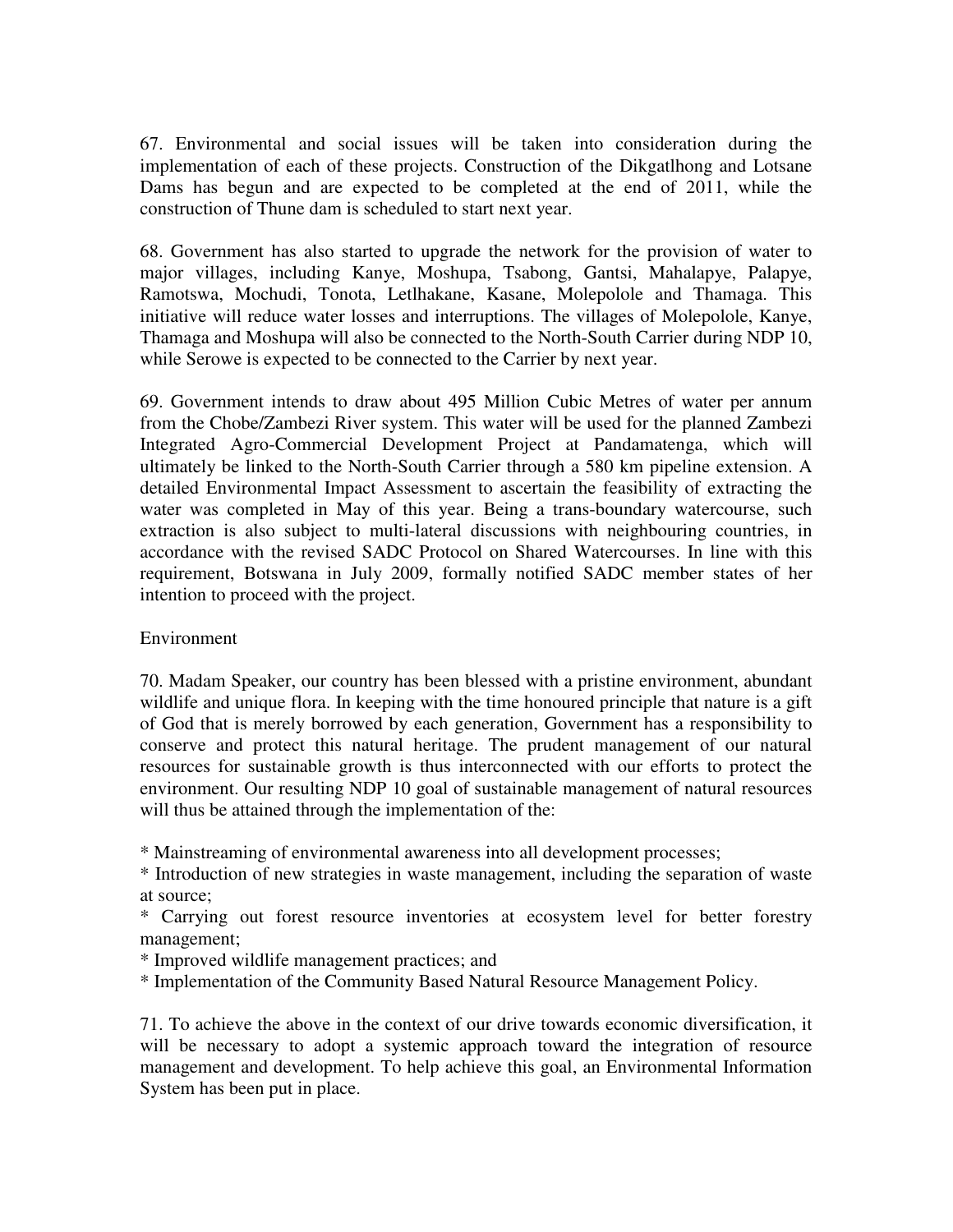72. The Ministry continues to pursue its accelerated tree planting programme, which since its inception in 2008 has resulted in over 49,000 seedlings being planted across the country, with the participation of communities and 159 schools.

73. The Ministry is further concerned about wildfires. While it has been proactive in providing fire breaks at strategic locations, wild land fire management requires concerted effort not only from Government but also from private farm owners and communities who should also be providing their own fire breaks. In addition, communities should undertake measures to avoid fires as well as fully participate in fire fighting during outbreaks.

74. The Green Scorpion Initiative, which was piloted during NDP 9, has now been rolled out to districts. The Green Scorpions are tasked with dealing with environmental enforcement issues such as waste burning, veldt fire control, indiscriminate littering, and health hazards that threaten public safety and the environment.

75. Several projects are also ongoing to reduce underground water pollution and improve public health. The upgrading of the Gaborone Sewer Reticulation is expected to be complete by August 2012; while a project to increase the capacity of the Gaborone Sewage Treatment Plant should be completed by February 2010. Other major projects which are ongoing are Francistown Sewerage Infrastructure and Selebi-Phikwe Sewer Reticulation. These are expected to be completed by November 2009 and March 2010 respectively.

### Tourism

76. Madam Speaker, tourism has emerged as a significant growth sector on our economy, accounting for an estimated 23,000 jobs, while contributing P 10 billion in economic activity in the trade and hotels' sector. For a long time, this sector has been largely based on wildlife and wilderness. During NDP10, the approach will be to focus on product and geographical diversification, while seeking to promote domestic, as well as international consumption.

77. In 2007 twelve new lodge sites were identified within National Parks and Game Reserves. Of these sites, eleven were awarded to four Botswana registered companies, two of which are already operational. Some of the camp sites within the National Parks and Game Reserves have also been outsourced to citizens and citizen owned companies.

78. In line with the objective of diversifying tourism products, The Botswana Tourism Board is coordinating the development of heritage sites and other areas of interest, with a view to marketing them as tourism destinations. These developments are being undertaken with the involvement of communities, through their Trusts.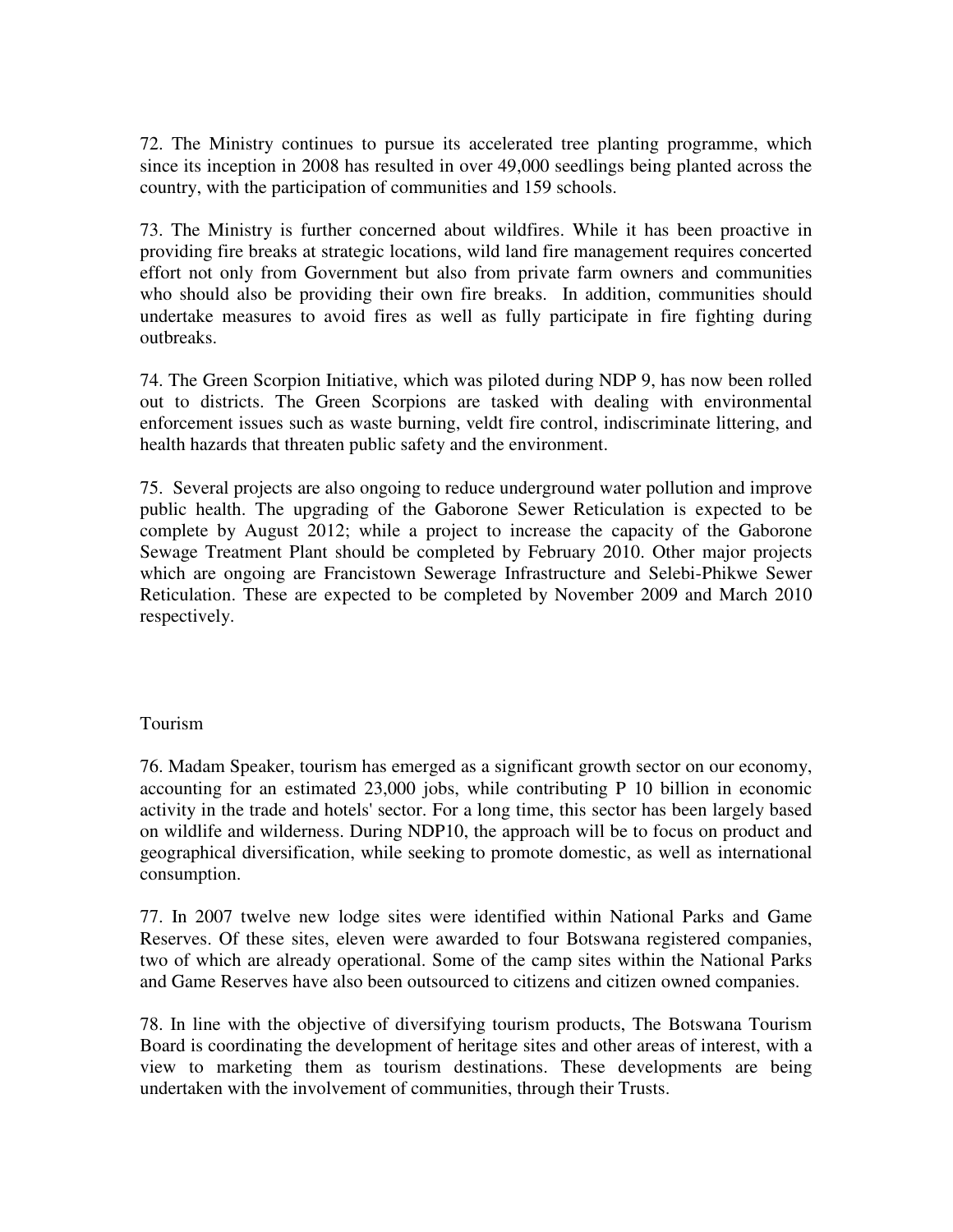79. A partnership programme named "Adopt a Monument Strategy" for sustainable management and conservation of heritage sites was also launched in 2008.

80. In all of these efforts, Government remains committed to ensuring that local communities are involved in, and derive direct benefits from, the sustainable management of local resources. This includes those living in and adjacent to the Central Kgalagadi Game Reserve, where a revised Management Plan now forms the basis for our ongoing consultations. It is my intention and hope that we shall achieve sufficient consensus to finally bring closure to this matter.

81. The tourism industry has overtime been hampered by lack of readily available land. To address this, a tourism "Land Bank" has been established with the support of the Ministry of Lands and Housing, where land is made readily available for tourism development.

82. Human-wildlife conflict continues to be a concern among farming communities. For instance, large carnivores are being killed to protect livestock, which impacts on the conservation status of species such as lions and leopards. Government continues to spend on compensation for damage to both crop and livestock. The compensation rates were recently reviewed to address farmers' concerns and implementation of the reviewed rates commenced in April 2009.

83. The issue of predator-livestock conflict has to be addressed in a holistic manner that involves the farmers themselves to ensure that strategies undertaken are feasible, economic and ecologically acceptable. To this end, it is anticipated that the Predator Management Strategy, which is being finalised, will be implemented to play a central role in this regard during NDP 10. In the meantime various measures have been put in place to tackle such conflict and more will be done in this regard.

### Transport

84. Madam Speaker, the Transport Hub has been established to strengthen our country's transportation connectivity both internally and externally in order to complement our economic diversification efforts through synergy in the air, road, and rail sectors.

85. Ongoing and planned initiatives falling under the Hub include the Kazungula Bridge, the Dry Port at Walvis Bay, Trans Kalahari Railway, Mmamabula-Ellisras and Mosetse to Kazungula Rail Links, and refurbishment of our major airports, in line with the pursuit of an Open Skies policy to attract international carriers. Feasibility studies for the rail projects are still in process, while a lease agreement for the Dry Port has been finalised. The upgrading and reconstruction of the Francistown, Maun, and Sir Seretse Khama International Airports are ongoing with Kasane yet to start.

86. A feasibility study and detailed design of the Kazungula Bridge inclusive of the border facilities is due next month. Together with Zambia we have opted for a bridge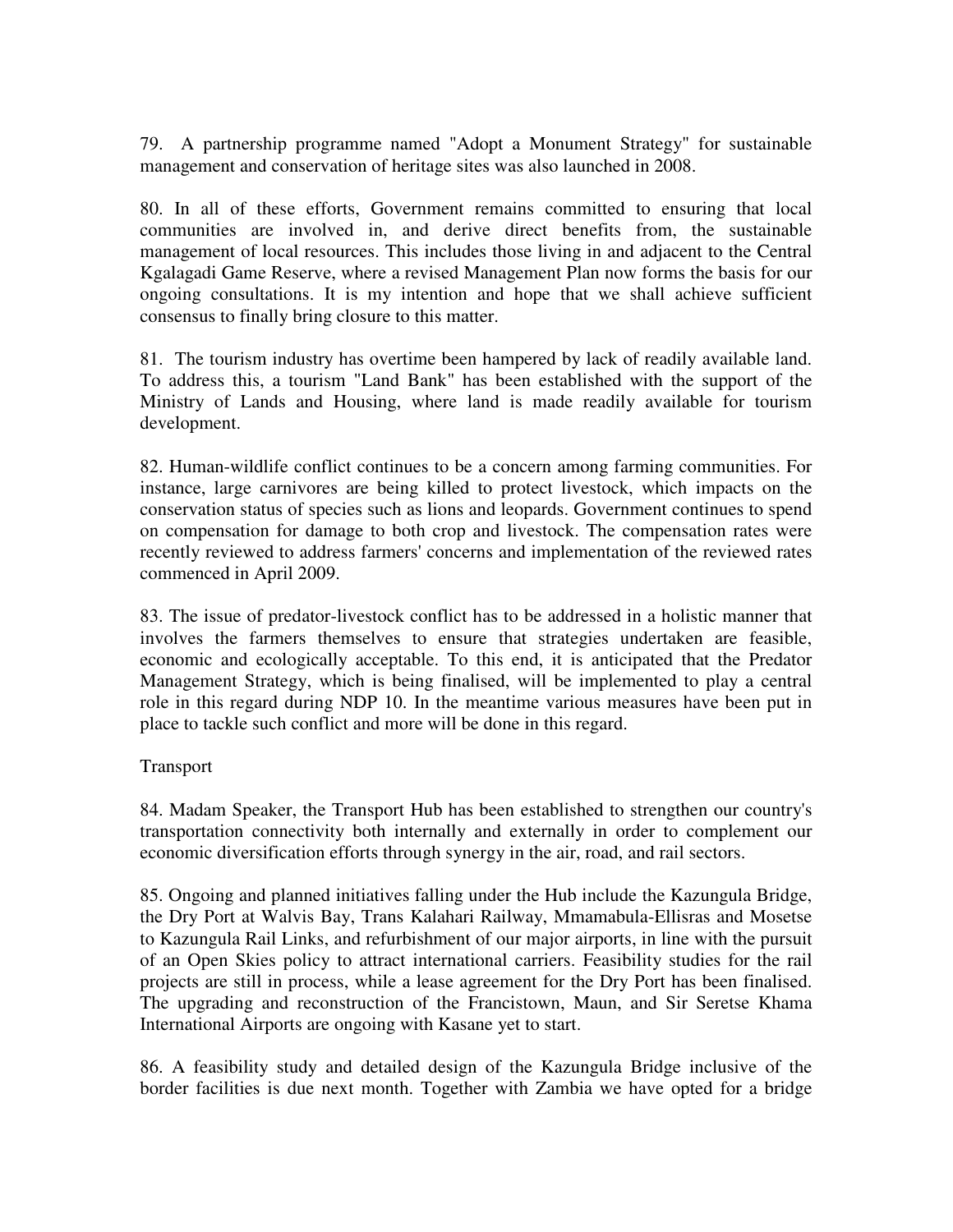design that will accommodate both road and rail traffic. The pre-feasibility study for the Trans-Kalahari Railway line, that will link us with Namibia, is expected to be completed by May 2010. In conjunction with the Dry Port facility, it is anticipated that this railway will greatly improve Botswana's trade competitiveness, particularly in terms of exports to Europe and the Americas.

87. Madam Speaker, with regard to the selling of boarded vehicles, over 2,600 such vehicles have been sold to citizens in public auctions as a result of the initiative that such sales be reserved for citizens and 100% citizen owned companies.

88. With regard to railways, Botswana Railways is faced with the challenge of depreciated assets, which renders it difficult to meet the demands of its customers. A Turnaround Strategy is in place that will entail rehabilitation of railway track, overhaul and refurbishment of wagons and locomotives, and the expansion and upgrading of workshops and other facilities.

### Agriculture

89. The Agricultural Hub has been established as a catalyst for the greater commercialisation and diversification of the sector, as well as to improve food security. Currently, amongst the Hub's key projects are the third phase of the National Agricultural Master Plan for Arable Agriculture and Dairy Development (or NAMPAADD), the Zambezi Agro Commercial Integrated Development Project, and efforts to improve the National Beef Herd, including the restructuring of the Botswana Meat Commission (BMC) and reorganisation of Banyana farms.

90. NAMPAAD's third phase is aimed at assisting farmers to become commercially viable. Production targets associated with the plan include the provision of 50% of the country's Sorghum and Maize requirements, 80% of fresh fruits and vegetables and 45% of liquid milk.

91. To implement this programme, the production and training farms established during NAMPAAD's second phase will be facilitated to operate as business entities in their own right, while continuing to provide practical training. In addition, Farmer Service centres will be established at the training farms and elsewhere to provide additional inputs.

92. The objective of the Zambezi Agro-Commercial Integrated Development Project at Pandamatenga is to develop agricultural production on a large commercial scale in northern Botswana. The project will include 20,000 hectares of irrigated land, aquaculture, poultry and dairy farming, oil production and fruit and vegetable processing facilities. In the process, a new town of about 20,000 habitants is to be developed.

93. Over the past twelve months we have been encouraged by the public's embrace of the Integrated Support Programme for Arable Agriculture Development or "ISPAAD", which resulted in near threefold expansion of the area under cultivation to a total of 298,300 hectares, with a consequent rise in crop yields. This year's cereal production is currently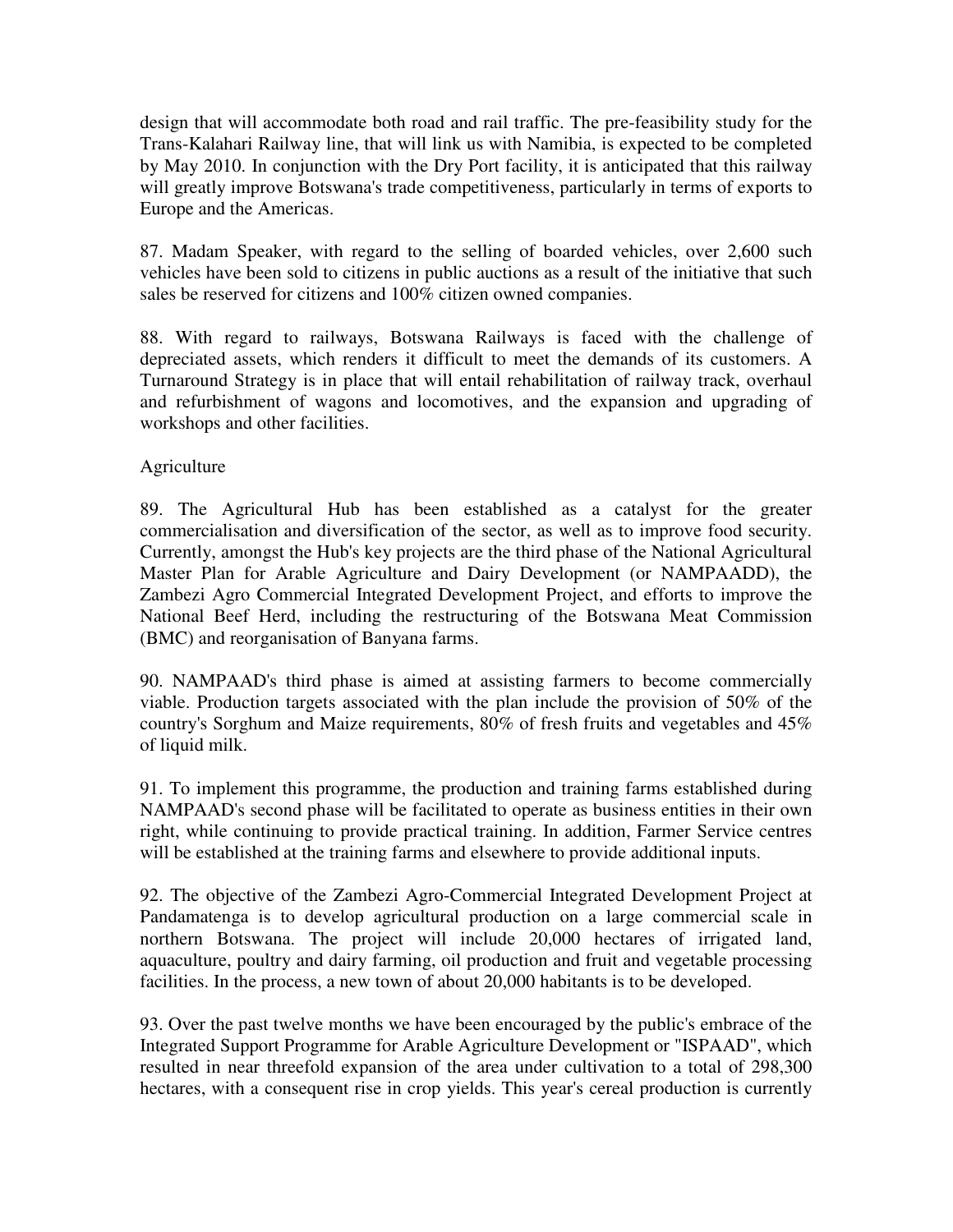confirmed at 67,482 metric tons, which is already a significant improvement over last year. ISPAAD will thus be continued in this coming season.

94. Madam Speaker, it is estimated that our national beef herd numbers are about 2.5 million, of which over 80% are held in communal areas. If our meat product exports are to be maintained or increased, it is imperative that we shift toward weaner and feedlot production. In this context the National Beef Herd Improvement Plan has set the following targets:

\* Change the structure of the national herd by taking weaners off the veldt, allowing for greater numbers of breeding stock; and reduce degradation of grazing land;

\* Increase producer returns through better pricing for weaners and finished cattle;

\* Increase industry participation through expanded feedlot facilities and back grounding of young stock, with consequent growth in support industries employment; and

\* Develop a younger, better quality standardised product aimed at more lucrative export markets.

95. Four main drivers have been identified to implement the plan, namely better pricing and marketing, improved herd management, genetic improvement, and best practice education.

96. As I reported last year, financial institutions have often been reluctant to offer loans to farmers in the absence of an agricultural insurance scheme. To fill this gap, Government has encouraged the setting up of such a scheme. We are also undertaking a Botswana Agricultural Sector Review to develop a consolidated turn around strategy for the sector.

97. The Young Farmers' Fund is progressing, with 251 project approvals totalling P 97,638 million. Further progress is reported in our effort to refurbish and re-open the Maun Abattoir, which should become operational in the first quarter of next year. Overall it is my intention to significantly grow the agricultural sector to greatly improve our food security and self sufficiency and reduce poverty.

# Health

98. Madam Speaker, Government remains committed to ensuring that all Batswana are guaranteed quality health care services. The Health Hub was thus established to identify projects that will make Botswana a centre of excellence in the provision of healthcare services. Its goals include outsourcing selected services to improve efficiency, leveraging private sector capacity and establishing clinical centres of excellence to cater to foreign as well as local patients. 99. I am pleased to report that progress is ongoing with respect to each of these goals. The 450-bed Medical Teaching Hospital is on schedule and planned for commissioning during the 2012/13 financial year. In addition to teaching and patient care, this facility will facilitate local research and serve as an anchor for referral services. Since last year, significant steps have been taken to reduce referrals and associated costs across the border. The following have been put in place: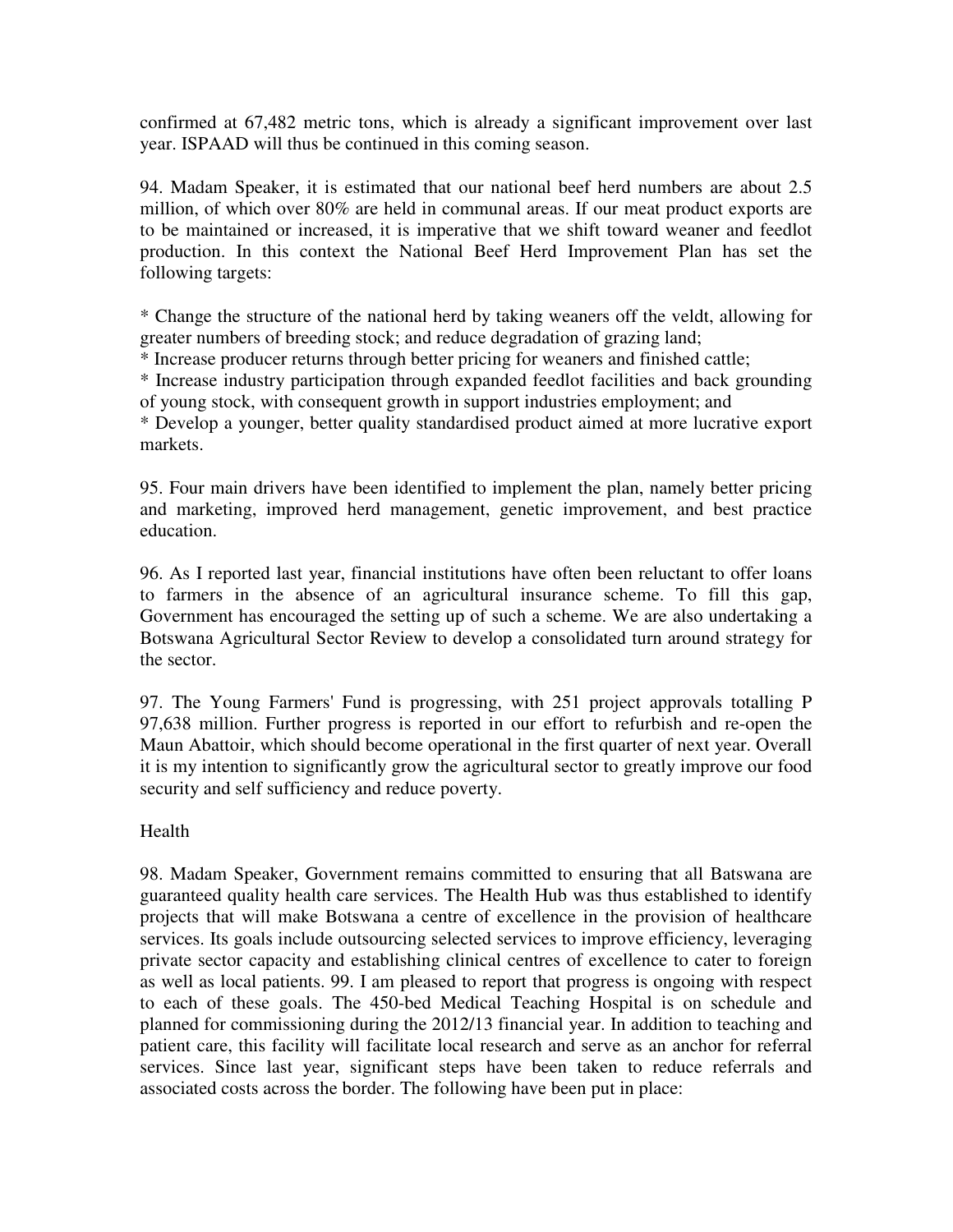100. During the coming financial year an Eye Centre will be established at Sekgoma Memorial Hospital in Serowe, while the Eye Centre at the Deborah Retief Memorial Hospital in Mochudi has been revived. In cooperation with the Cambridge University Addenbrookes Hospital, a Diabetic Retinopathy Prevention Service has also already begun to operate at Princess Marina Hospital.

101. Since March of this year, we have also engaged a team from Wits University to perform knee and hip replacements at Princess Marina hospital, while private practice services in cardiology have started operating in Serowe and Maun. A Cardio-Thoracic Surgery Centre, is being established at the new Scottish Livingstone Hospital in Molepolole.

102. In addition, the Ministry has engaged in an interactive consultation with private practitioners in an effort to bring their services to the public hospitals. In this regard, the Ministry has put in place arrangements for the private sector to lease space in public health facilities to improve service delivery. Consultations are also ongoing with pharmaceutical manufacturing companies to setup operations in Botswana. One such company has secured land in Selebi-Phikwe, while another will locate in Gaborone. We have with this initiative, localised the hip and knee replacement operations resulting in savings of up to 62% of what government would have spent on referrals across the border. The Ministry of Health is actively engaged in finding ways of localising more operations to significantly reduce referral costs

103. A National Health Service plan is being formulated to address issues of uncoordinated and fragmented delivery. The plan will also address issues of access, equitable distribution and affordability. To this end, a health situational analysis has been made along with a draft Essential Health Service Package, which sets out minimum services to be offered by facilities to customers.

104. The efforts of the Ministry of Health are supported by those of the Ministry of Local Government, which is continuing to upgrade its integrated primary health care services. These services have now been organised into 183 clusters, 127 of which have doctors. To further support this network the Ministry is undertaking two major health related projects namely, the construction of 735 health staff houses and upgrading of health posts to clinics. This is all being done to greatly improve access by patients in rural areas to doctors and shall continue

105. Madam Speaker, the HIV/AIDS epidemic continues to be a threat to all of our future ambitions. Through our outreach efforts, over 100,000 people remain on ARVs, while we have greatly reduced mother-to-child transmission of the virus to 4%. But, these programmes have come at a great cost, and may not be sustainable in the long term. More to the point, while they provide necessary relief, they are not a solution. The focus of our efforts must, therefore, be on the prevention of new infections through appropriate behaviour. To repeat what I said last year - Drugs can only do so much. Discipline must do the rest.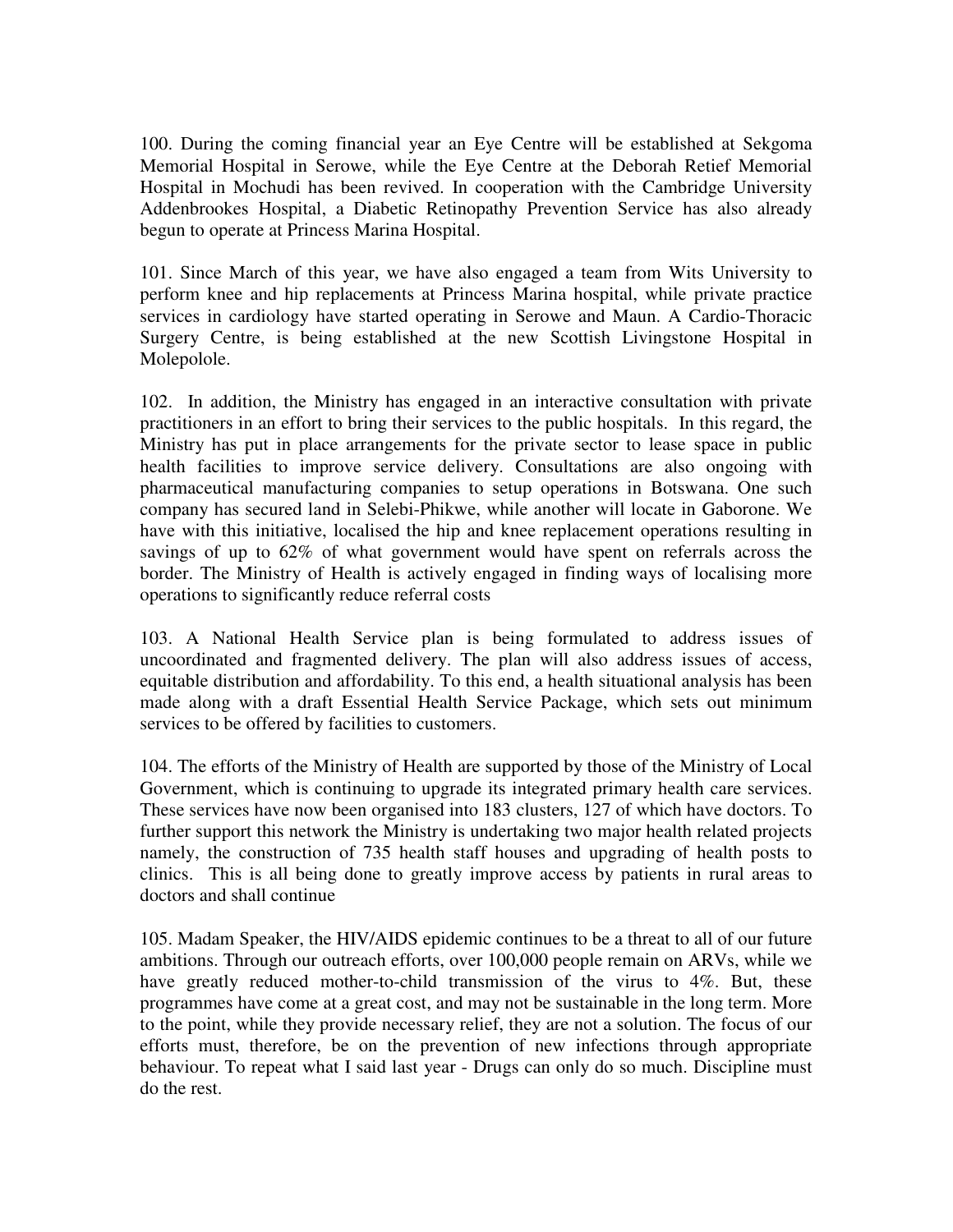106. Botswana like many countries has been affected by the A-H1N1 Influenza. The first case was reported on in July 2009, with another 32 cases subsequently confirmed. Whilst majority of these cases have been mild, a more severe form of this virus exists and can be fatal. The country will therefore continue to prepare for potentially more serious outbreaks. Among our defences is the establishment of Port Health service to protect citizens against the health risks associated with cross-border movements of people and material.

107. Government is further committed to the elimination of Malaria by 2015, through such interventions as ensuring universal coverage of Long Lasting Insecticide Treated Nets in affected areas, as well spraying and the provision of prophylactics.

108. Despite a noticeable reduction in known cases, Tuberculosis (TB) remains a serious health challenge. The incidence of Multi-Drug Resistant TB has increased mainly due to patients not taking their drugs for the recommended treatment periods. To counter this, new easy to take anti-TB drugs have been introduced. This should improve treatment compliance, while also allowing more patients to access drugs within their own communities.

109. In cooperation with the World Health Organisation, a "Stepwise Survey" was carried out to assess the risk factors associated with chronic non-communicable diseases in the country. The study revealed an increase in such conditions as high blood pressure and diabetes related to life style factors such as growing levels of obesity due to physical inactivity, low fruit and vegetable intake, and the use of alcohol, tobacco and other harmful substances.

110. The quality of life for people with disabilities also remains a major challenge to the nation. A Community Based Rehabilitation Strategy has been introduced to enhance independence, self-reliance and participation of people with disabilities through their empowerment. In addition, the National Policy on Care for People with Disabilities is being reviewed and Disability Legislation developed. The appointment of a Coordinator in the Office of the President to serve people with disabilities will facilitate these and other efforts.

### Education

111. The education system will need to produce more industry relevant graduates through development and delivery of quality academic programmes at all levels. Subsequent to the adoption of the Human Resource Development Strategy, a Human Resource Advisory Council has been established and work is in progress to develop a Human Resource Development Plan.

112. Focus during NDP 10 will also be on the implementation of the Tertiary Education Policy and development of the National Credit and Qualifications Framework which will among other things ensure compliance to developed standards, facilitate comparability of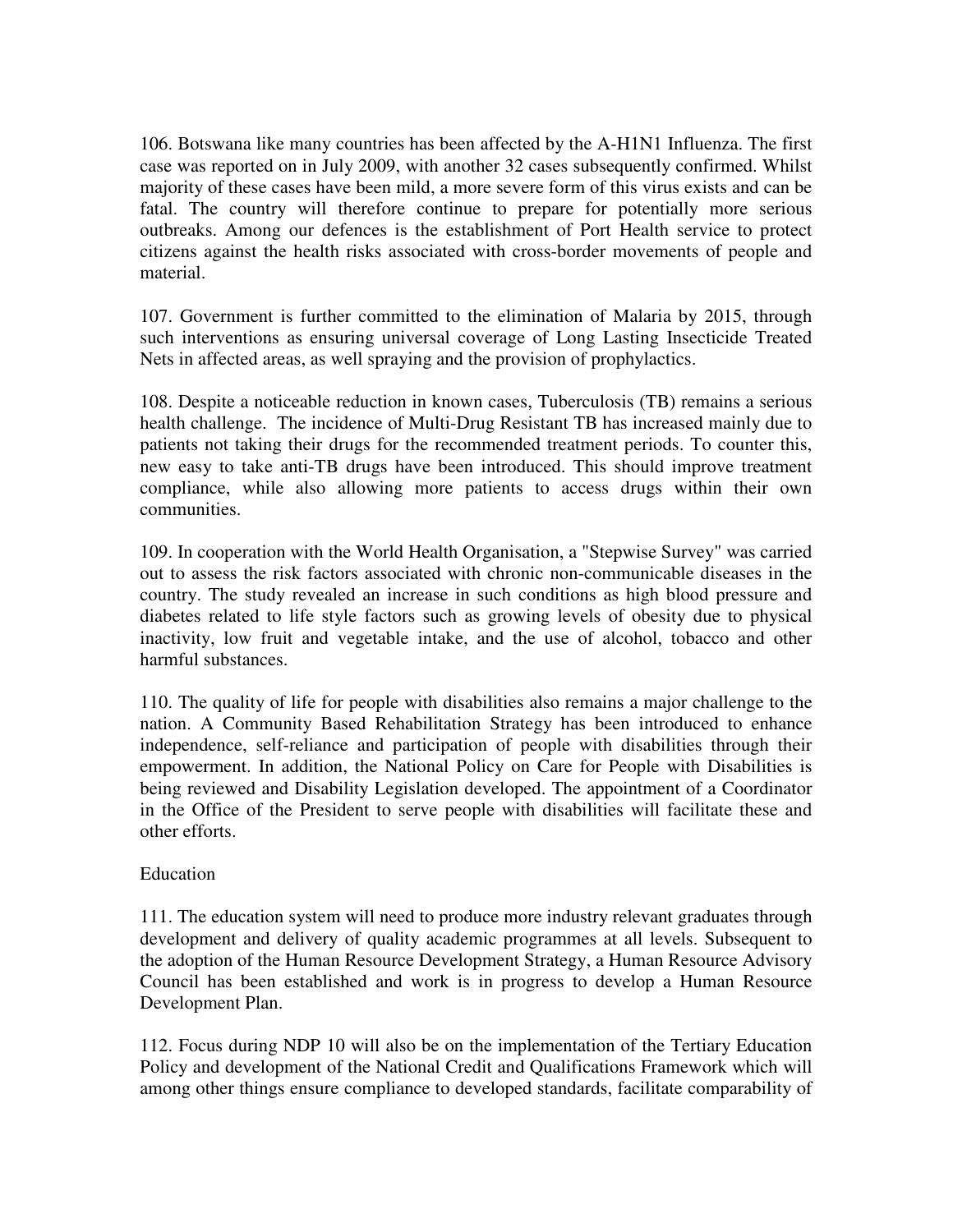qualifications and transfer of credits. Whilst we appreciate the contribution made by private institutions in providing access at tertiary level, we are also weary of incidents of sudden increase of fees and upsurge enrolments without due regard to issues of quality. We will continue to be vigilant to ensure that our hard earned funding goes to reputable institutions giving valuable training and education to Batswana.

113. The Education Hub has been established to enable Botswana to have a competitive edge both regionally and globally. This will be achieved through the promotion of education, training and research in niche areas. Some of the identified areas are Science and technology, Mining, Energy, Business Management, Hospitality, Tourism and Services. In this regard government has embarked on Projects such as the Botswana International University of Science and Technology which is due to start operating in March 2011. Construction of the Faculty of Health Sciences and Faculty of Engineering Technology at UB are progressing well and are scheduled for completion in October 2010 and March 2011 respectively.

114. During NDP 10 appropriate education and skills training will remain a top priority of government. Thus among the Plan's key goals is provision of accessible quality education. To achieve this we have set ourselves the targets of 100% primary and junior secondary school enrolment and endeavour to maximise transition from junior to senior secondary school, vocational and technical education. In order to accomplish these milestones there will be a need for personal discipline and effective utilisation of public resources. In this respect, we shall certainly achieve our goals if:

\* All of our educational institutions are at all times committed to being centres of excellence;

\* All of our students are constantly nurtured and never abused and conduct themselves in accordance with Setswana values of mutual respect;

\* All educational professionals take personal pride in, and are recognised by their communities for, their professionalism.

115. As Government, we are also mindful that achieving high levels of productivity in a workforce is not simply a matter of human resource development. It is also dependent on the effective deployment of our workforce to take strategic advantage of emerging vocational and entrepreneurial opportunities.

116. Madam Speaker, for us to achieve all these, given the current financial limitations that Government is faced with, and also the need to rethink our strategies and spending patterns in future, we perhaps need to pause and review all the training that has been funded to date and evaluate its impact on the economy. I am concerned about the state of disrepair of some of our public institutions. Trade offs on whether to spend on training more people or on maintaining the structures that have clearly become a health and safety risk should be considered. I am also concerned that we are not able to accommodate public officers who are posted away from their homes. The accommodation problem has a potential to impact upon service delivery. I have directed the Minister of Lands and Housing to come up with solutions for the housing of public officers. Consideration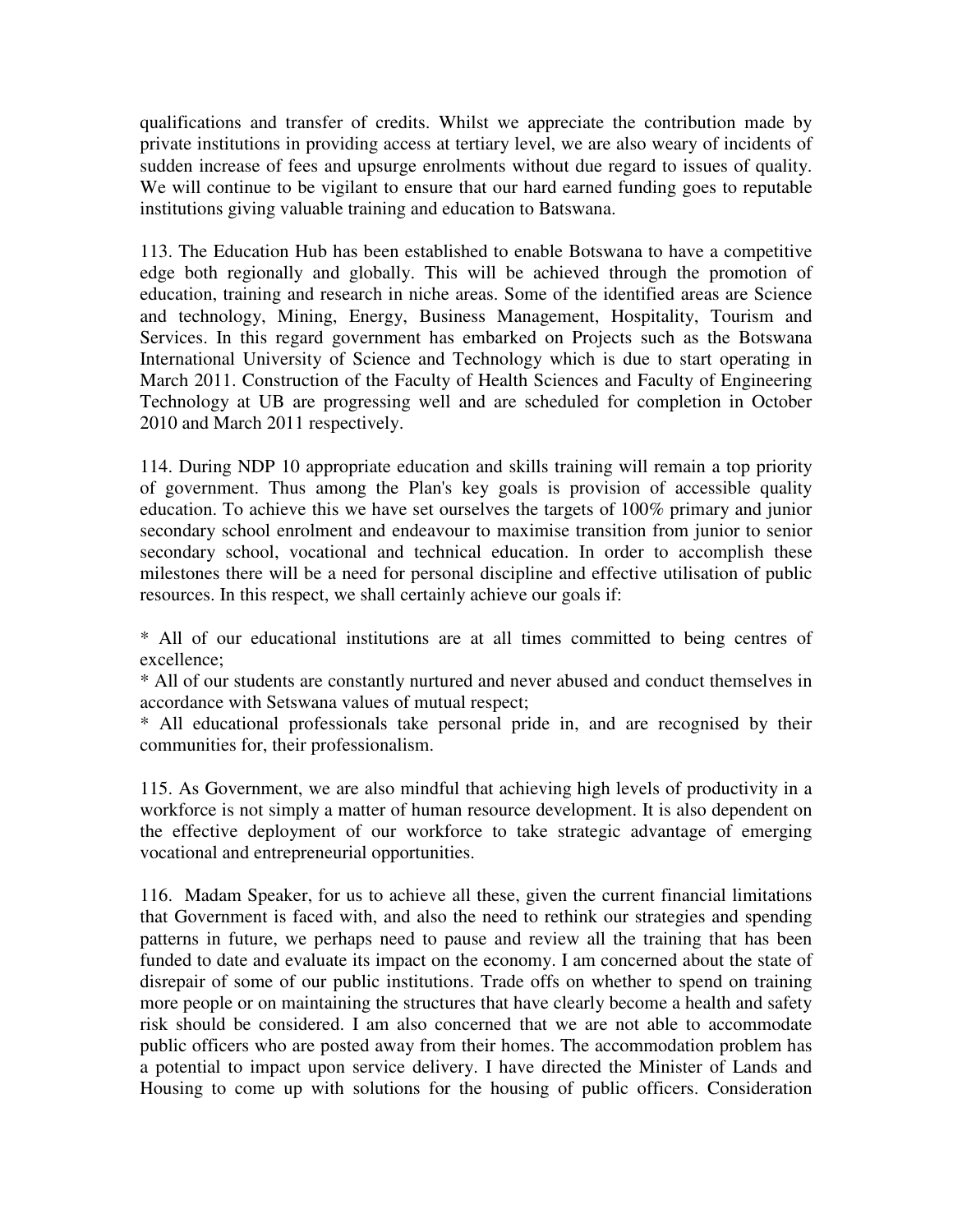should also be made on identifying cost effective ways of providing training. Utilisation of distance education and e-learning can go a long way towards ensuring that productivity is not compromised while people are away on training.

## Technology

117. Madam Speaker, our ability to embrace new technologies will be a central determinant of our collective capacity to transform the economy toward an innovative, private sector led diversified growth. To enhance delivery in the areas of science, research and Information and Communication Technology (ICT), Cabinet portfolios have been restructured through the creation of two new dedicated Ministries - Infrastructure, Science and Technology and Transport and Communications.

118. It is our vision that Botswana will become a nation in which most of our citizens are engaged in knowledge based jobs. In keeping with this vision, we have been establishing an Innovation Hub as a commercial nexus for knowledge creation and innovation. The Hub will cater for ICT and Research and Development companies serving the local and international market. In the context of the financial constraints brought by the global recession, the project is being restructured to give it a corporate character better capable of attracting private equity.

119. In order to efficiently and effectively deliver public services to the people, Government has embarked upon the automation and integration of processes through the e-Government programme. The first major deliverable of e-government is the portal, a single window for accessing online government information, which has been developed and is undergoing testing. The next stage is automation and integration of services, which will start in the next financial year.

120. More broadly, ICT will play a key role in the attainment of Botswana development goals through the creation of conditions and incentives for provision of the widest possible access to ICT, particularly for rural and underserved areas. The Trans-Kalahari fibre optic project that was completed last year will ensure that superior telecommunications infrastructure reaches our major towns and villages, while also provide for Botswana's international connectivity through the neighbouring countries. It is now anticipated that, beginning from next year, Botswana will benefit from being linked to five major cable projects.

121. I am also pleased to note that the long-awaited NTELETSA II project is progressing throughout the country. This project is providing rural communities with access to Telecommunication services, including voice, data and internet services. By the end of the 2009/10 Financial year, it is expected that 100 additional villages will have access to telephone services in the Central, Kgatleng, Kweneng, Southern and Kgalagadi Districts.

122. Government is also in the process of improving access to a full range of reliable and efficient media services. To attain this, implementation of an extensive radio and television transmitter network continues. A total of 19 transmitter stations are to be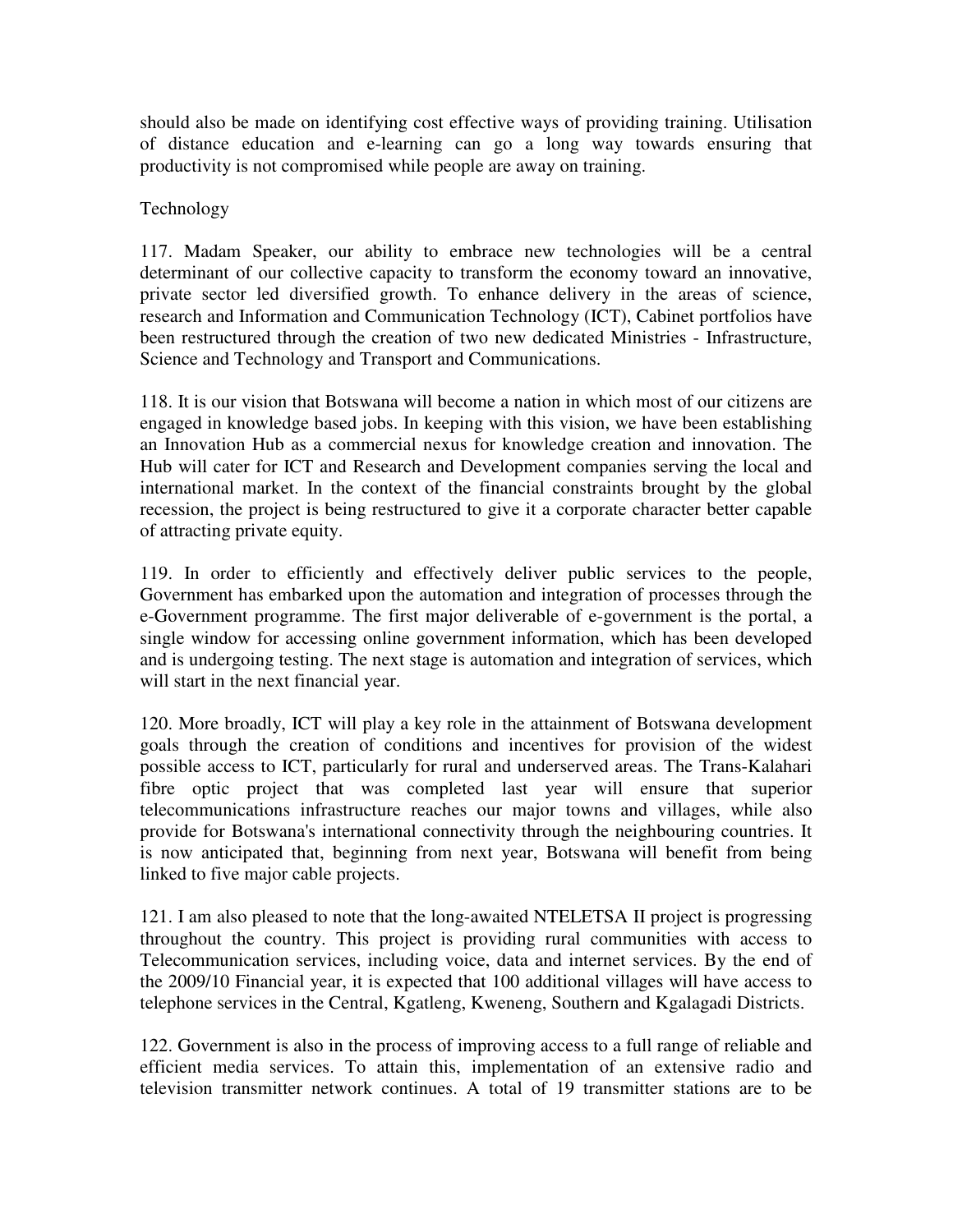commissioned, which is expected to improve access to radio and television from 80% to 95% and 40% to 75% respectively.

123. Last December, Parliament passed the Media Practitioners Act. Contrary to what has since been spun by a few of its critics, the Act was the product of months of debate and amendment in this chamber, as well as years of consultation between Government and industry stakeholders. No profession can ever hope to achieve world-class standards, if its practitioners are unwilling to commit themselves to appropriate norms of conduct. In this context, the call for local media practitioners to be responsible and professionally accountable to a Media Council with sufficient capacity and credibility ought to be understood as a necessary and long overdue development.

### Lands & Housing

124. Madam Speaker, the efficient allocation of land for residential, agricultural, industrial and commercial use is vital to realising our development goals. It is in recognition of this fact that since April of this year, Government has delivered 26,308 plots on both State and communal land. During 2008/09 over 55114 plots were allocated while a total of 232,414 were allocated during NDP 9.

125. Realising efficient land delivery faces challenges ranging from local land shortages to limited financial resources to service land which has been earmarked for development, Government continues to address land shortages in some areas through acquisition of unused land. A total of 47,559 hectares were thus acquired during NDP 9, with the further acquisition of some 36,000 hectares anticipated during NDP 10.

126. To further make land available, land servicing is being implemented in various parts of the country, especially in urban and peri-urban areas. These will yield a total of 10,368 plots. In line with the NDP 10 strategic thrust of encouraging private sector growth, Government will facilitate the delivery of serviced land and housing through expanded private sector participation. Consultations with the private sector are ongoing to finalise guidelines on how private sector participation in land and housing delivery can be improved.

127. A major challenge that calls for introspection is the tendency of some to hoard land and use it for speculative purposes. We have observed that citizens acquire land and fail to develop it for the purpose for which it was allocated and, with the passage of time, often sell it to non-citizens. These people then go back to apply for additional land and inflate the lists of people waiting to be allocated. This is prevalent in small districts where there is acute shortage of land. Government will not allow this practice to continue and it is putting in place measures that will identify and impose sanctions on those involved.

128. Government remains committed to the provision of housing for all citizens irrespective of their income levels and social status through the National Policy on Housing. During NDP 9, a total of P193,725,368 was disbursed for 9,530 beneficiaries in both rural and urban areas. In an effort to ensure that citizens and employees live a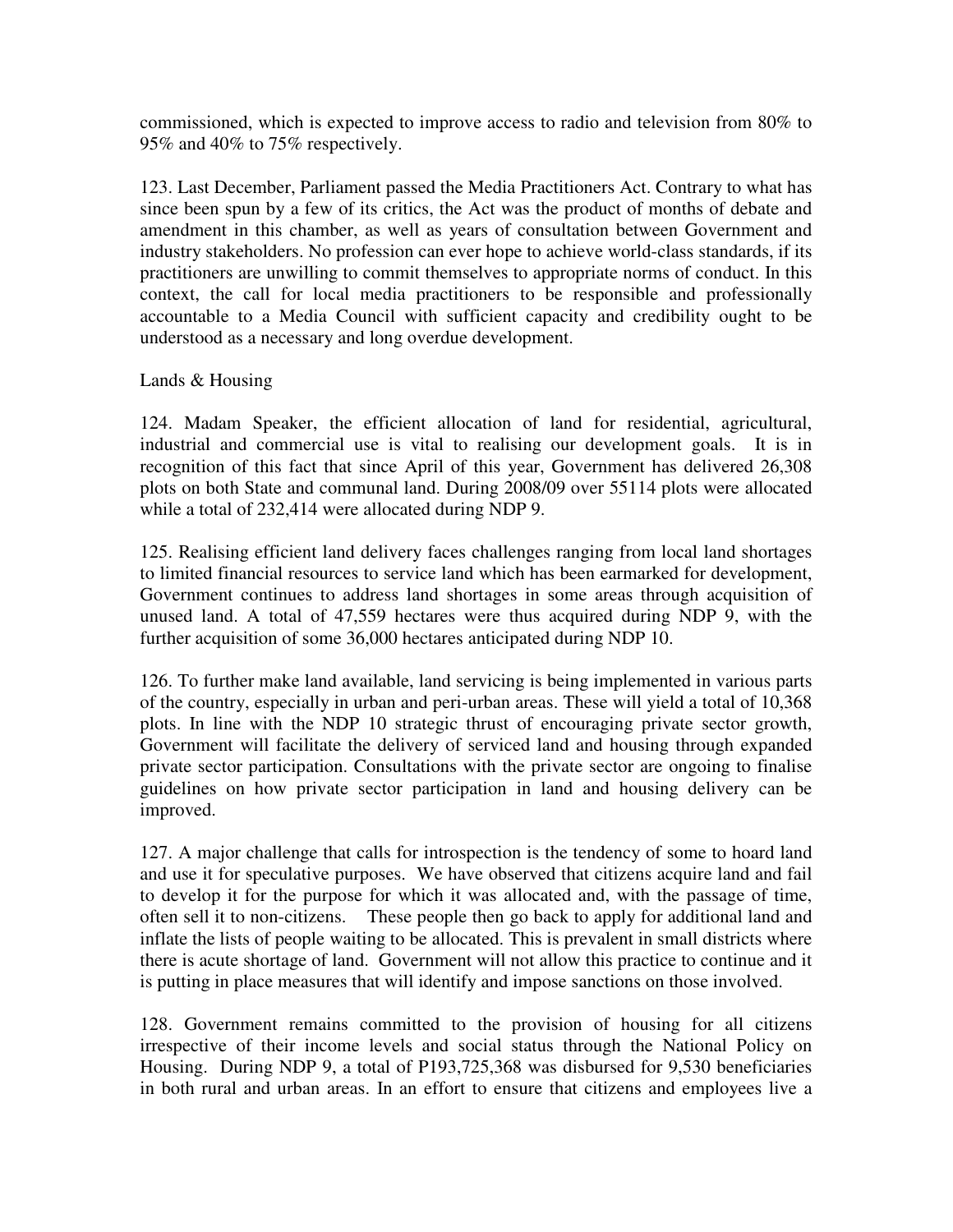dignified life with adequate shelter. Government has put in place various housing initiatives under the Ministry of Lands and Housing. These initiatives target the low income groups and other special categories of beneficiaries deserving assistance.

129. The Self Help Housing Agency (SHHA) programme continues to be an avenue by which low income households access finance for home improvement, as well as plots in the urban areas. In order to complement the SHHA scheme the government introduced the Turnkey Development Scheme for beneficiaries to access completed houses. During 2008 the SHHA loan threshold was increased from P20,000 to P45,000 whilst the Turnkey was set at P 60,000. The repayment was also increased from 15 years to 20 years without interest for those who do not default in loan repayments. Since April 2009, P 15,495 million was disbursed for 351 beneficiaries under the SHHA loan and a further P 29,340 million for 489 Turnkey projects.

130. Government has initiated additional schemes aimed at improving housing delivery for different target groups based on need. These include provision of high density and multi-residential houses for the youth, as well as bachelor flats for first time home owners and employees. Consequently, in all urban and major villages where development plans and layout plans are prepared, land is identified and zoned for high density residential use where these houses will be constructed. During NDP 9, BHC completed 3373 housing units against a target of 3400. During NDP 10, it is anticipated that BHC will complete 29,000 housing units as part of Government's effort to accelerate housing provision. During the current financial year construction of 1093 housing units is on-going.

131. Whilst the major challenge for starting up these initiatives has been mobilization of adequate funding, Government will put in place a new Instalment Purchase Scheme to be implemented by the BHC to make rental and purchase more affordable. Government has also found it necessary to establish a single housing authority upon which all public housing delivery initiatives will be coordinated. Consultations are at an advanced stage within Government to transform BHC into such an authority. Once the authority is in place, there will be clarity on the roles of the major players, including the private sector, in policy formulation, planning and monitoring of housing delivery.

### Labour and Home Affairs

132. Madam Speaker, during NDP 10 the Ministry of Labour and Home Affairs will continue to be responsible for labour administration, which include labour inspections, trade dispute resolution, social security protection, the registration of job seekers and promoting good industrial relations, occupational safety and health and workers' compensation. Along with its responsibility for the issuance of residence and work permits, the Ministry will thus play a pivotal role in creating a conducive environment for economic growth.

133. In recent years, labour relations have been characterised by the growth of trade unions in the public and private sectors, a development that followed our ratification of new international conventions in 1998 and subsequent amendments to our labour laws.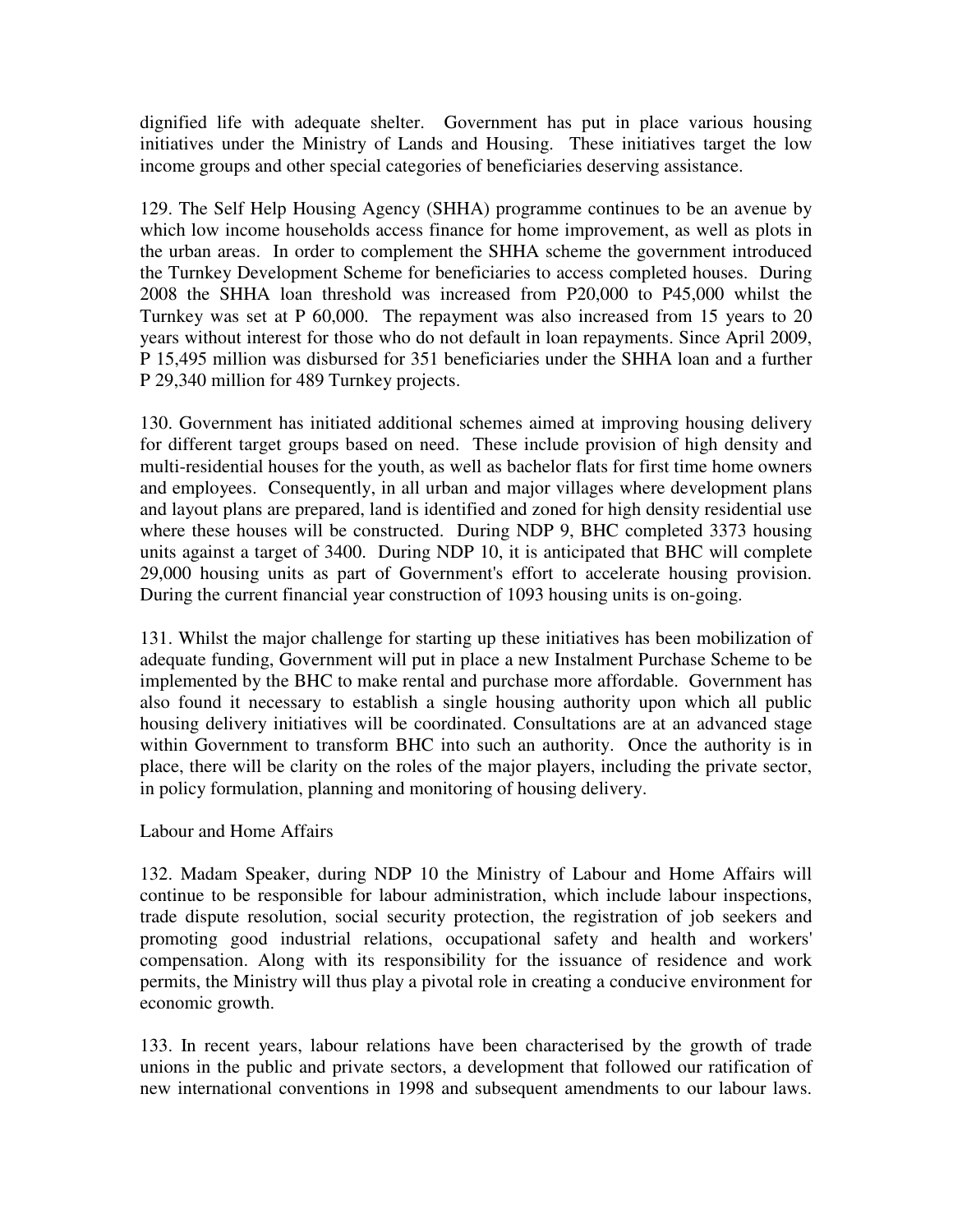The goal for NDP 10 is to further improve industrial relations through the strengthening of the labour inspection system, social dialogue, the planned establishment of an independent dispute resolution service and development of an action programme.

134. In this as in any society, trade unions have a pivotal role to play as the watchdogs of worker interests. To discharge this duty effectively, however, their leaderships ought to at all times remain focused on the common interests of their members rather than being distracted by their own potentially divisive partisan loyalties. As there is no workplace in this country that is the exclusive domain of a particular political party or faction, it makes little sense for some labour leaders to be channelling their efforts towards the promotion of external agendas at the expense of their constituents.

135. Since January, the Ministry has been implementing a National Internship Programme to enhance the marketability of our graduates who may not be immediately employed upon completion. This has so far resulted in the placement of 2987 interns, many of whom have already found permanent employment in either the public or private sector.

136. I am pleased to once more report that Botswana remains a global as well as a regional leader in the participation of women in senior decision making levels in both the public and private sectors. Women makeup over half of those employed in our country in professional and technical fields, while in senior positions in the public service, female representation stands at just above 40%. To enhance female participation in political leadership, where we have been lagging, we have recently endeavoured to reserve almost 50% of all specially nominated councillor positions for women. Also, three women were recently promoted to occupy Permanent Secretary level positions to lead their institutions

# Local Government

137. Madam Speaker, the report of the Second Local Government Structure Commission of 2001 emphasized the importance of giving more powers to local level structures in order to improve customer service. Pursuant to these recommendations, the Ministry of Local Government this year embarked on the formulation of a comprehensive decentralization policy that is inclusive of the entire Government. It is anticipated that the policy will guide Government during the course of NDP 10 in devolving more decisionmaking powers and responsibilities to Local Authorities, which should enhance accountability and responsiveness to constituency needs. As part of this process, Government will continue to establish additional Sub-districts, Administrative Authorities, and local Service Centres when it is appropriate and cost effective to do so.

138. During NDP9, construction was completed on major village infrastructure projects in three areas, while 16 additional projects are ongoing. Six major urban land servicing projects have also been completed. This delivered a total of 5,716 plots for allocation.

139. The provision of shelter to destitute persons will continue to restore dignity to individual recipients. In the first three years of the NDP 10, Government will construct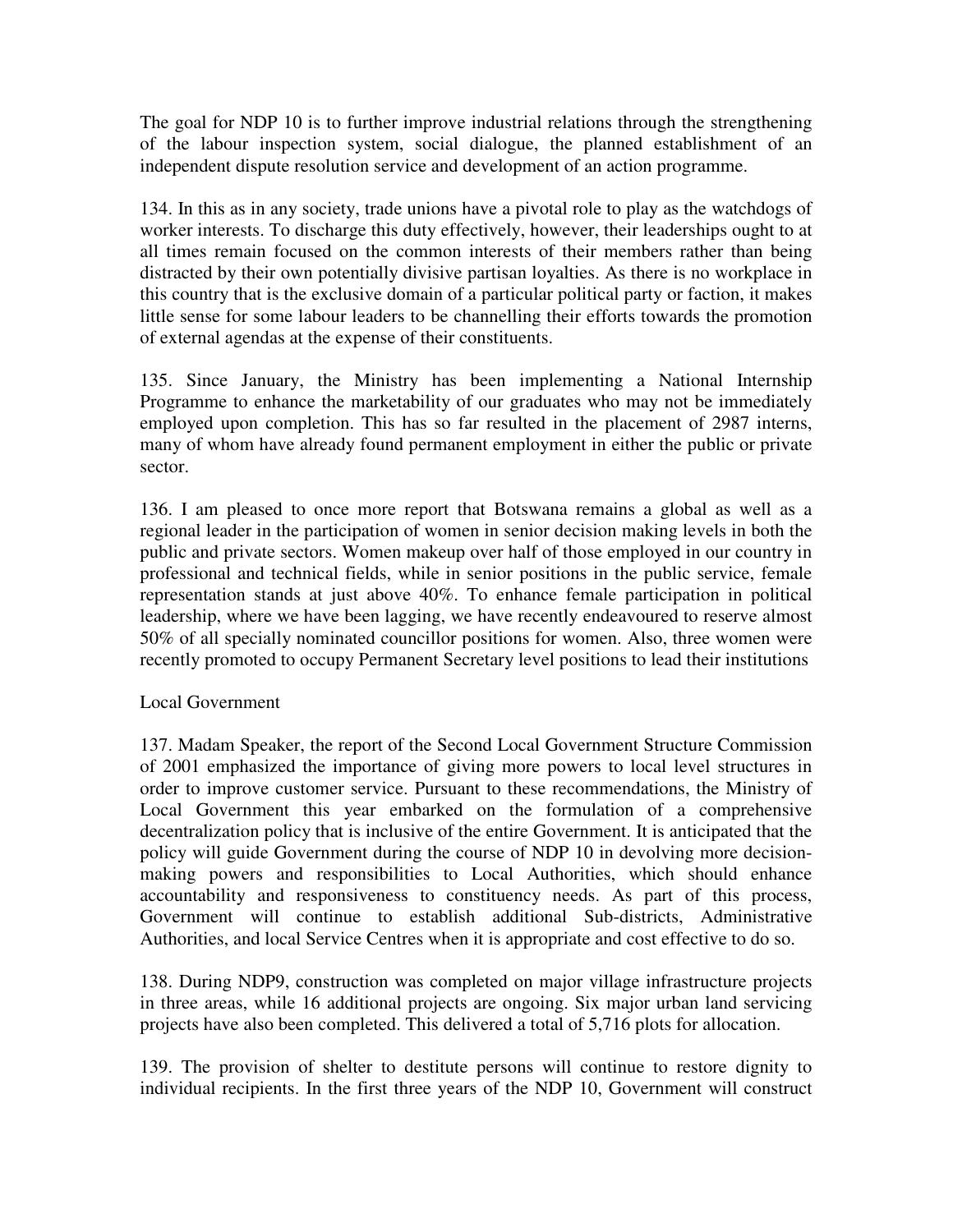635 destitute houses in 15 districts. Construction of the first 200 houses has already started for the current financial year, whilst negotiations are ongoing with other contractors for the construction of the remaining 435 houses which will start in the next year.

140. Government also continues to provide a social safety net in the form of programmes and projects targeting the vulnerable and less fortunate in society such as orphans, the elderly, destitute and the world war veterans. Altogether these Social Benefits schemes will cost government an estimated P 307 million this year. As of August 2009, there were 90,236 registered old age pensioners.

141. The introduction of the use of food coupons for provision of food baskets to beneficiaries in April 2009 was meant to confer a sense of respect and dignity on the recipients. Currently 22,000 beneficiaries are utilizing the programme. There were, however, challenges experienced at the start of the programme, such as some retailers trying to cheat the beneficiaries by hiking prices, keeping beneficiary cards and selling items outside the food basket. Government has addressed these challenges by introducing signed agreements between the merchants and the Local Authorities, so that in cases of abuse, the supplier can be disqualified.

142. To improve the level of community participation in government policies and programs at the local level, Government has introduced the Local Economic Development and Community Resilience Programme. This project, which is being jointly implemented by the Ministry of Local Government and UNDP on a pilot basis, seeks to empower communities to shoulder greater responsibility for improving their own wellbeing. The project is being piloted in seven localities. The Ministry is also to speed up ensuring local authorities roll out opportunities for people in all localities to be able to win tenders to supply various commodities for council operations.

# Public Service

143. Madam Speaker, to prosper in the global economy will further require us to adopt standards of service in both the public and private sectors, which will empower us to compete with the best in the world. We therefore need to embrace a culture of achievement with an emphasis on customer satisfaction through quality delivery.

144. For its part, Government remains committed to ensuring customer focus on the part of the public service. To realize this, additional measures, with different stages of implementation, are in place to enhance its efficiency and effectiveness. These include the:-

\* Setting standards and monitoring performance to improve public service delivery and business process re-engineering, including greater automation. This has already resulted in improvement at all levels.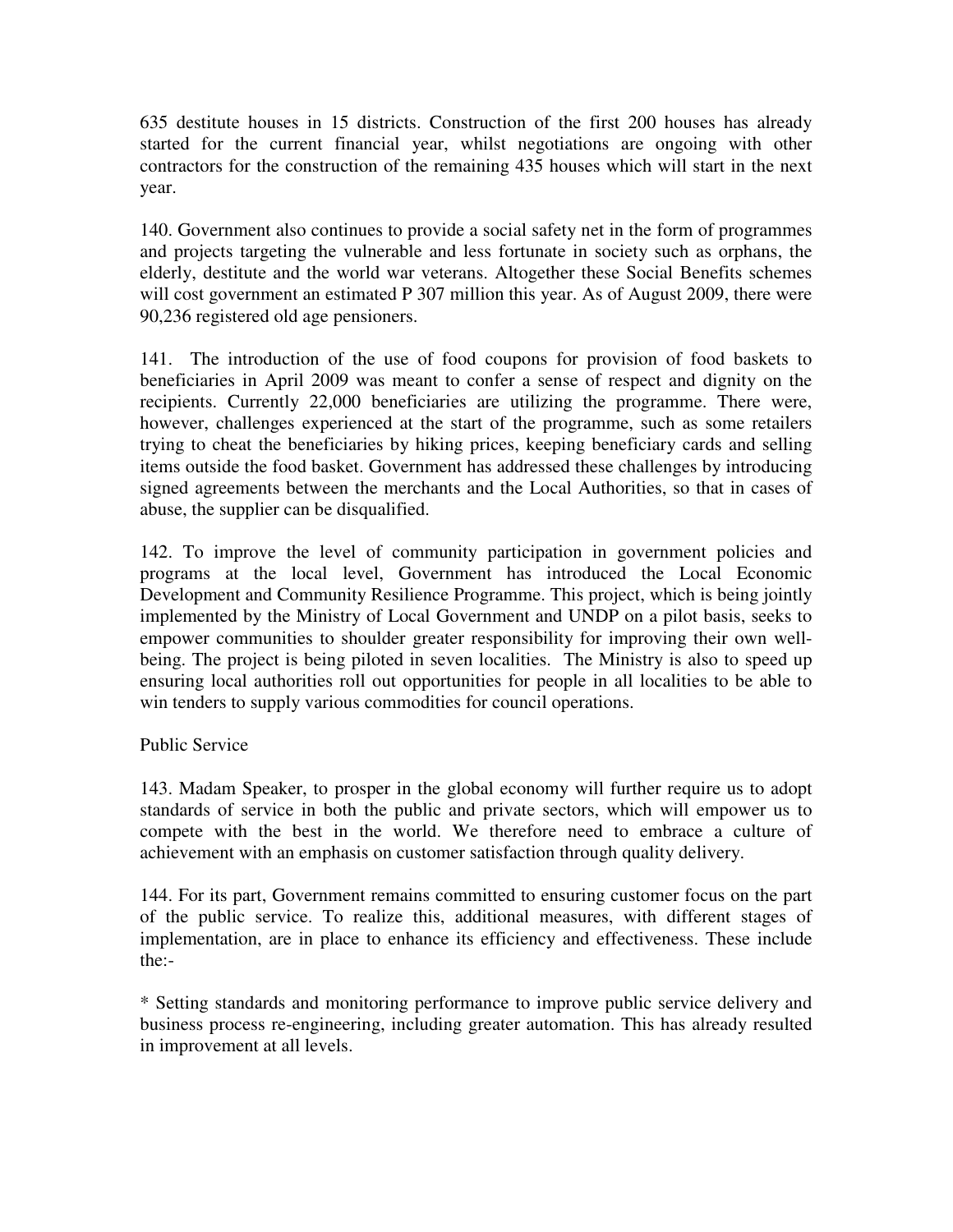\* Auditing of human resource policies and practices to identify non-compliance and redundancy across the public service. This will also contribute to identification and reduction of any corrupt practices.

\* Introduction of competency based human resource management to focus recruitment, development and progression of public officers on results and competencies, rather than solely on qualifications and long service. This will provide a better basis for rewarding deserving employees.

145. As part of the Government overall efforts to address joblessness among the youth, the Directorate of Public Service Management (DPSM) has been registering unemployed graduates for employment. Since last year this has resulted in a total of 9,515 graduates registered, of whom 2,351 have so far been recruited.

146. Also aligned to Government's broader e-government strategy, DPSM is in the process of introducing a computerised Human Resource Management System for the entire Public Service, which will facilitate the efficient provision of human resource services.

147. In a further effort to enhance human resource performance, Government this year signed a Memorandum of Agreement with the Singapore Civil Service College to facilitate the transformation of what has been the Botswana Institute of Administration and Commerce (BIAC) into a Public Service College, whose programmes will be geared towards reinforcing a productive ethos through customised competency training and leadership development.

148. It gives me great pleasure to further inform this house that our sustained efforts have been paying dividends in improved service delivery. Our success in this respect is evidenced by the overall improvement in the performance of most Ministries recorded in our monthly monitoring and six month reviews. In appreciating such progress special tribute is deserved by the Permanent Secretary to the President, Mr. Eric Molale, who has been tirelessly driving our entire reform process over the past six years.

# Culture

149. Madam Speaker, Botswana culture and heritage is the basis of our identity as a proud nation united in its diversity. It is anticipated that, during NDP 10, the promotion and sharing of culture will also play a pivotal role as a driver of economic opportunity. In an effort to enhance the preservation, promotion of our country's diverse traditions, while also bringing focus to issues of youth empowerment, distinct Departments of Arts and Culture and of Youth were established in April of this year.

150. The Department of Arts and Culture is off to a strong start, with District Offices in six areas. It is also noteworthy that more communities have been initiating and reviving various cultural activities over the past year. Government will continue to support such initiatives and further encourage efforts to document what we can of our heritage for the benefit of future generations through the ongoing efforts of the Archives and Record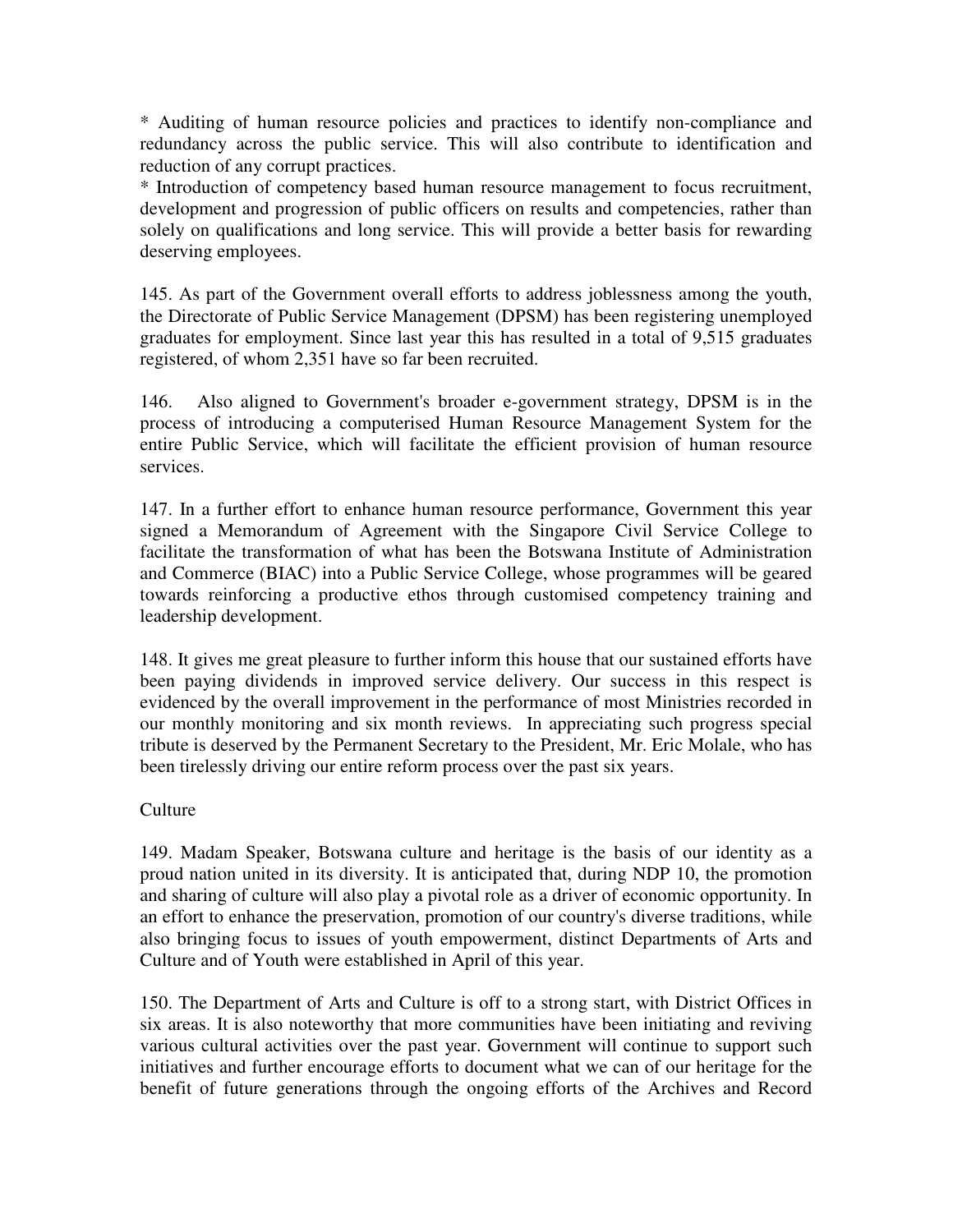Services and others. In so doing we must, however, be cautious in avoiding the misuse of culture to promote divisive agendas. As I said before, as citizens of a Republic, we should always put the national interest above personal and parochial interests.

151. To further promote cultural expression and preservation, from April next year Government will sponsor dance, drama and choir competitions in every constituency to compliment our already ongoing sports competitions. These competitions, which were held as part of President's Day celebrations last year and this year, have proven to be very popular with the number of participants increasing from 3,079 in 2008 to 5,696 in 2009, an increase of 85%. Similarly, this overwhelming interest has been recorded in the number of groups participating as they increased from 325 to 680, an impressive 109% increase.

# Sports

152. Our Constituency Sports Tournaments have proved to be a popular success, so far involving the participation of 1582 football, 66 netball and 45 volleyball teams. We shall therefore continue to support these competitions, which are providing entertainment, promoting fitness and inculcating a spirit of camaraderie and shared values among participants in all 57 constituencies.

153. Annual District Sport Festivals shall also continue to be celebrated in different Districts and Sub-Districts. Traditional games will be among the activities being undertaken to promote our national heritage.

154. Notwithstanding financial constraints, Government continues to invest in the development of sport infrastructure. Two stadia in Lobatse and Francistown are under construction and should be completed in the first half of 2010. The refurbishment of the Gaborone Stadium is on-going and should be completed in the first quarter of 2010. Meanwhile, the re-grassing of the University of Botswana Stadium is complete, while the re-grassing of Sir Seretse Khama Barracks Stadium will soon commence. The regrassing of Molepolole Stadium was completed and handed over to the Government late last year, as part of the FIFA "Win in Africa with Africa Project".

155. Botswana National Library Service continues to provide information freely to the public through its lending and reference services. The Service now supports 27 public libraries and 67 Village Reading Rooms.

156. The Robert and Sara Rothschild Family Foundation has also built four libraries since 2007, and a fifth library is under construction. The Bill and Melinda Gates Foundation is further funding the provision of computers with internet access in all our public libraries and Village Reading Rooms.

Youth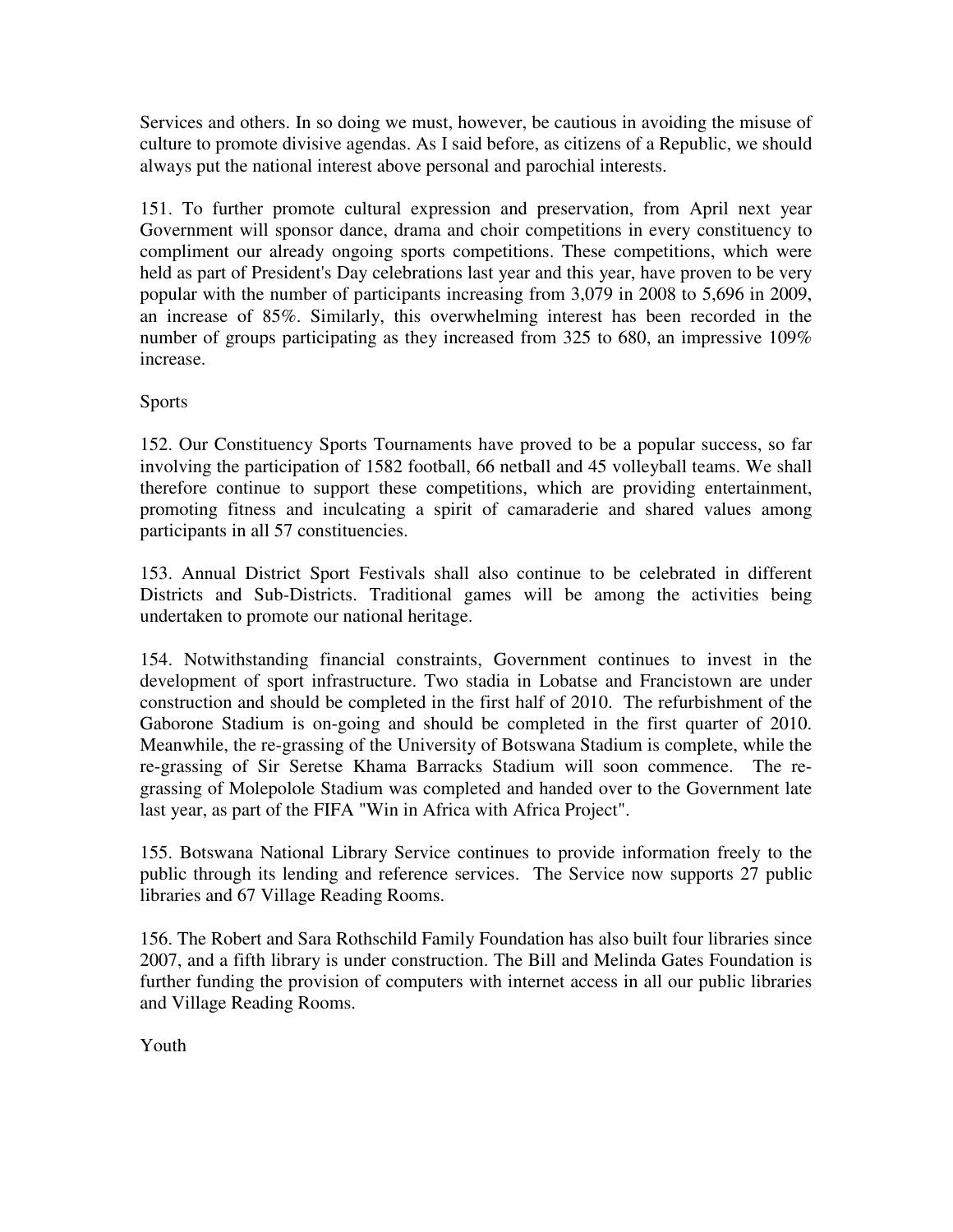157. As I indicated earlier, the Department of Youth is now a stand alone entity. The creation of the Department is a demonstration of the commitment of Government towards the issues of young people and the importance of youth development. The objective is to promote youth development in a holistic, coordinated and effective manner. The new Department is undertaking this important task within the framework of the National Youth Policy, which aims to ensure that the youth are given every opportunity to realise their full potential as individuals and active citizens. In line with the objectives of the Policy, a number of programmes targeted at the youth are being implemented.

158. One such programme is the Youth Development Fund, formerly the Out of School Youth Programme, which assists young people to set up small businesses. Projects ceilings under the revised programme are set at a maximum of P100,000 per project. The project funding is 50% loan and 50% grant. The loan aspect of the project funding is interest-free except for defaulters where a five percent interest would be chargeable. In addition, programme funding has been distributed amongst the fifty-seven constituencies on the basis of a given criteria.

159. Implementation of the fund is ongoing, with an overwhelming response from the youth. In order to strengthen capacity in the District Youth Offices, twenty five Assistant Youth Officers were employed in May, 2009 and have been deployed to their respective District Offices. The officers will further assist in the mobilisation of the youth and implementation of the Fund.

160. We have realised over time that the allocation for the Fund is not enough and leaves many youth out. In view of this I have directed that with immediate effect the Fund be increased to double its current allocation. This additional funding shall come from the monies raised through the alcohol levy.

161. Positive indications are that steps taken to address alcohol abuse like reduced hours of sale, the alcohol levy and the awareness campaign are yielding good results with a significant reduction in excessive and irresponsible alcohol drinking. Todate P180m has been realised from the levy since its introduction in October 2008. As the campaign is aimed mainly at the youth, this money will be used in programs geared towards youth empowerment, education and rehabilitation of victims of alcohol abuse.

162. These youth programmes and projects that have been identified for additional funding, include Youth Industries projects, Recreation and Youth Centres, Drama and Poetry, Song and Dance, Alcohol and Substance abuse campaigns and Business Mentoring for young entrepreneurs. In this regard 57 recreational centres will be refurbished and equipped for youth activities, 32 youth industries will be initiated and 2 mobile campaign trucks will be purchased for publicity on alcohol and substance abuse programmes. Further, Youth artists including drama, poetry song and dance would be mobilised to engage youth in character building activities. All these initiatives will target 250 000 youth and a provision of over P70million will be needed for all the envisioned projects. This will all be sourced from the alcohol levy.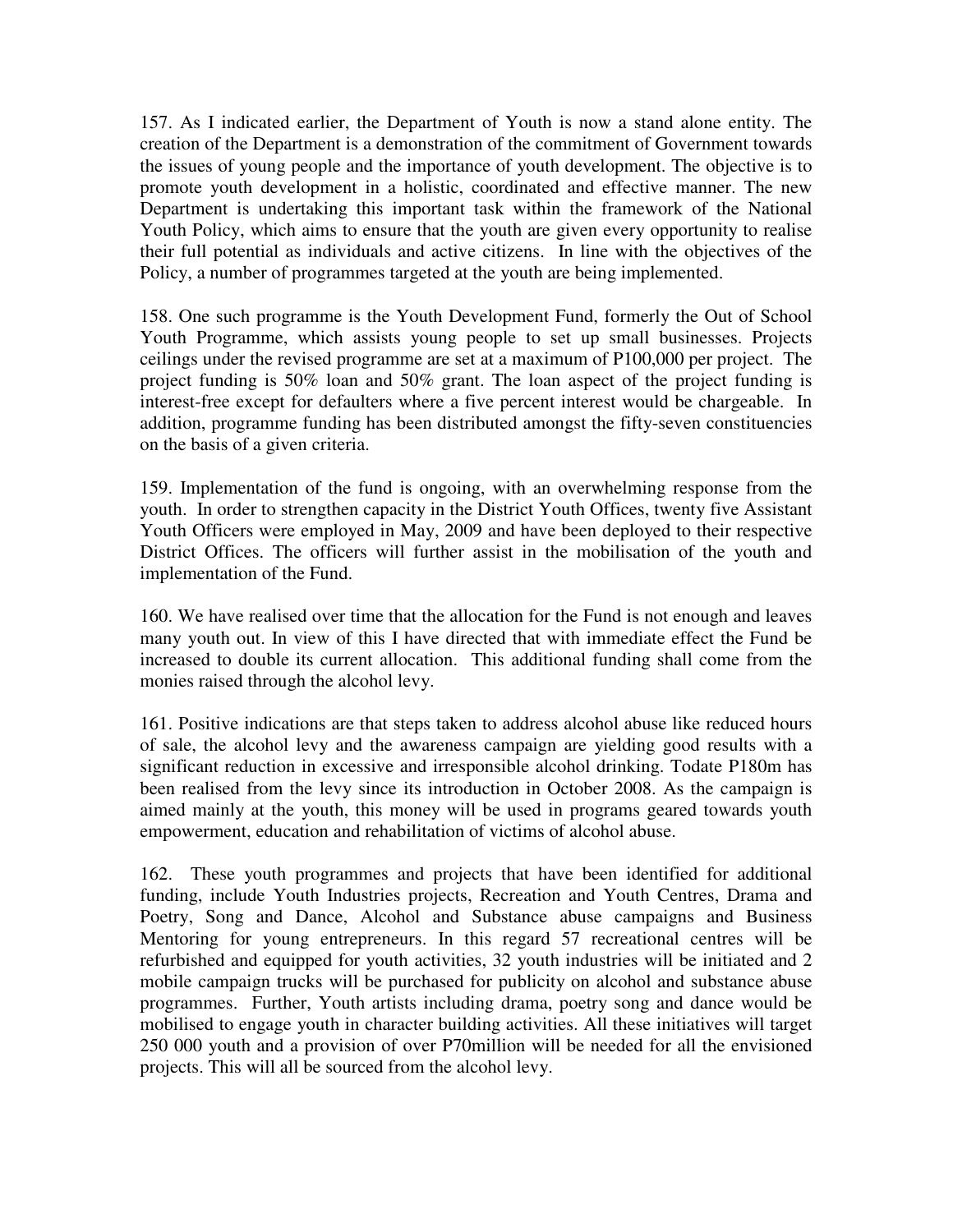163. A Multi-purpose Youth Centre is being constructed in Gaborone. The purpose of the Centre will be to provide training, counselling, recreational and leisure facilities for the young people of Botswana. It is expected to be completed by October, 2011.

164. To further promote youth empowerment in political leadership, a target of close to 50% of all specially nominated councillor positions have recently been allocated for the youth, which goes along with our 50% goal for women.

International Relations

165. Madam Speaker, over the past 43 years, we have established ourselves as a respected member of the community of nations. At the same time we recognize and appreciate the fact that our progress continues to benefit from the support we receive from beyond our borders. As a small developing country, we do not and can never afford to take this goodwill for granted. In our development efforts we have benefited immensely from the generosity of the international community, as represented here by heads of diplomatic missions and international organisations.

166. When the scourge of HIV/AIDS struck, we turned to our international friends, without whose support many more in our society would have perished. We thus derive strength from the goodwill and bonds of common humanity that exist worldwide. Organisations and companies such as the Bill and Melinda Gates Foundation, the Merck Company, Bristol Meyers Squibb, Boerhinger Ingelheim, the Harvard AIDS Institute, Texas Children's Hospital, Baylor College of Medicines and the Botswana-UPenn partnership have come to our aid and generously assisted us in our struggle against the virus.

167. Neither should we forget that over the years our friends in the international community have also assisted us in many other ways from supporting development projects such as transport infrastructure and dams to providing scholarships for our students. On behalf of all Batswana, I therefore take this opportunity to once more thank the various countries and international organisations who are contributing to our development.

168. Since independence the core principles of our foreign policy have remained constant. These include a commitment to promoting good neighbourliness and respect for territorial integrity of all nations, while upholding in our international as well as domestic affairs our belief in democracy, good governance, human rights and the rule of law. Botswana will continue to work alongside other countries within the framework of SADC, the African Union, and the United Nations to promote adherence to these common and universal values. In this respect, we will continue to strongly defend the rights of people everywhere to elect their own leaders, to live in peace and achieve better standards of life in freedom.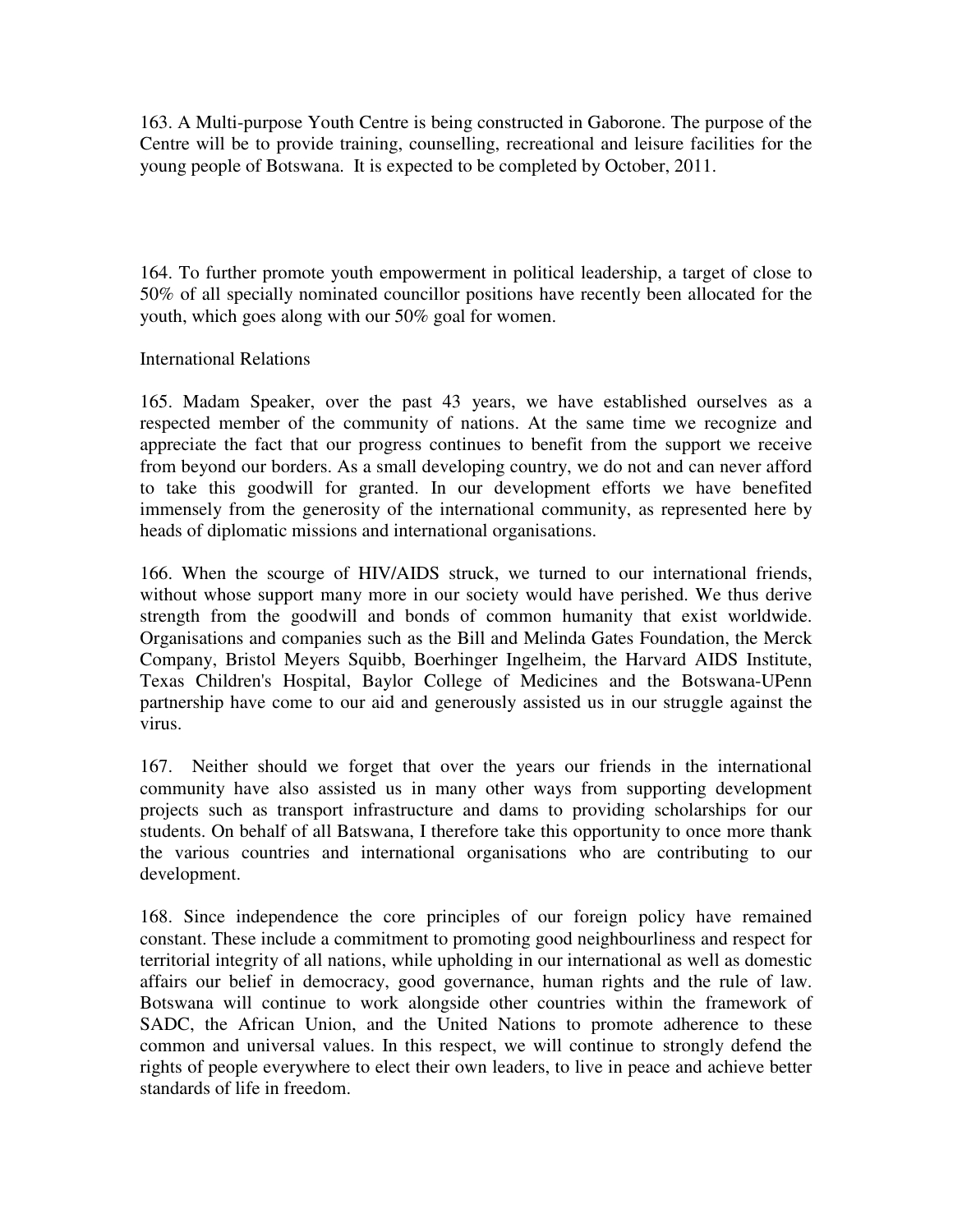169. A case in point was our support for the people of Zimbabwe towards reaching political reconciliation and economic reconstruction, through the implementation of the Global Peace Agreement. I must here, however, express concern at the continued failure of ZANU-PF to fully honour the spirit of the power-sharing agreement. In the absence of genuine partnership it would be better for all parties to go back to the people, for they are the ultimate authority to determine who should form the Government of Zimbabwe.

170. As I recently said at a conference on Parliamentary Conference on Democracy in Africa, one thing which I fear may become a trend in Africa if not stopped, is where an individual and/or a political party in order to come into power or stay in power engage in unconstitutional and undemocratic actions to achieve this, which as we have already witnessed result in power sharing arrangements and one man rule. There can be no substitution for free, fair and credible elections, where people in any country should be allowed to elect representatives of their choice, and not have them imposed on them through rigged elections, brutalizing opponents, military interventions, constitutional amendments to stay longer in power, and one man rule that goes on for decades. Every country has a pool of people who have the ability to lead.

171. We have also been committed to ensuring that the conduct of our foreign relations contributes to our domestic wellbeing by attracting investment and other forms of international support. In the process we have, over the years, steadily expanded our network of friends, establishing diplomatic relations with over 140 nations. We have also joined many regional and international bodies.

172. Madame Speaker, we fully recognise that our continued economic growth is dependent on our partnership and cooperation with our neighbours and other friendly nations around the world. We are thus committed to cooperation within SADC, and are determined to contribute to the economic and social progress of Africa as a whole.

173. Beyond the shores of Africa, we attach the utmost importance to the benefits we derive from multi-lateral partnerships, such as the Tokyo International Conference for Africa's Development (TICAD), Forum of China Africa Cooperation (FOCAC), India-Africa Cooperation Forum, and Africa-South America and Afro-Arab Cooperation. Botswana continues to derive substantial assistance from these and other collaborative arrangements in fields such as health, human resource and infrastructure development and investment.

174. With respect to our international trade relations, we need to intensify our efforts to diversify, while at the same time continuing taking advantage of preferential trade arrangements, including the US Africa Growth Opportunity Act (AGOA) and Economic Partnership Agreements with the European Union, as well as SADC and SACU. In this regard, the marketing of our country as a destination for investment and tourism will continue as a priority.

**Conclusion**